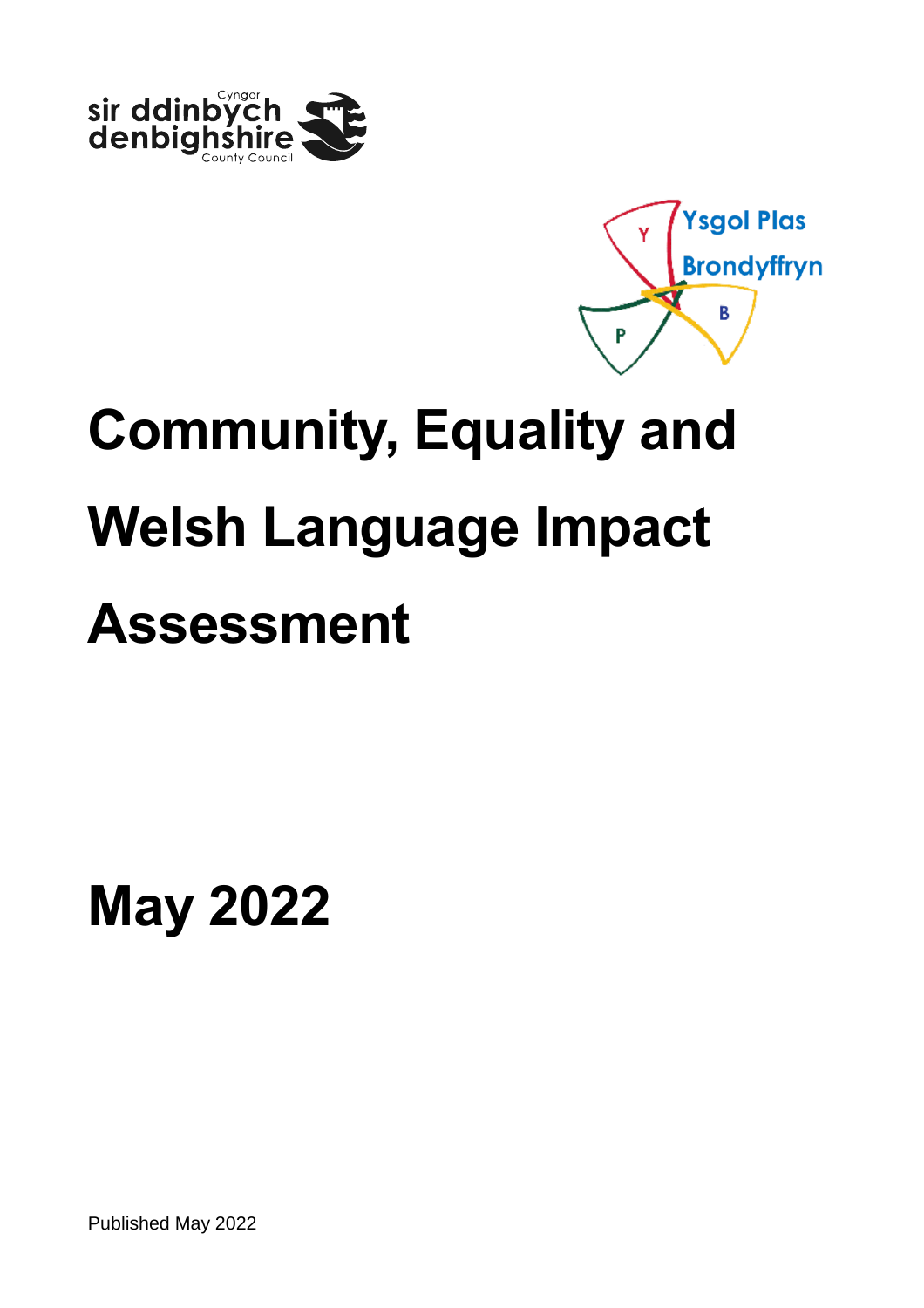### Contents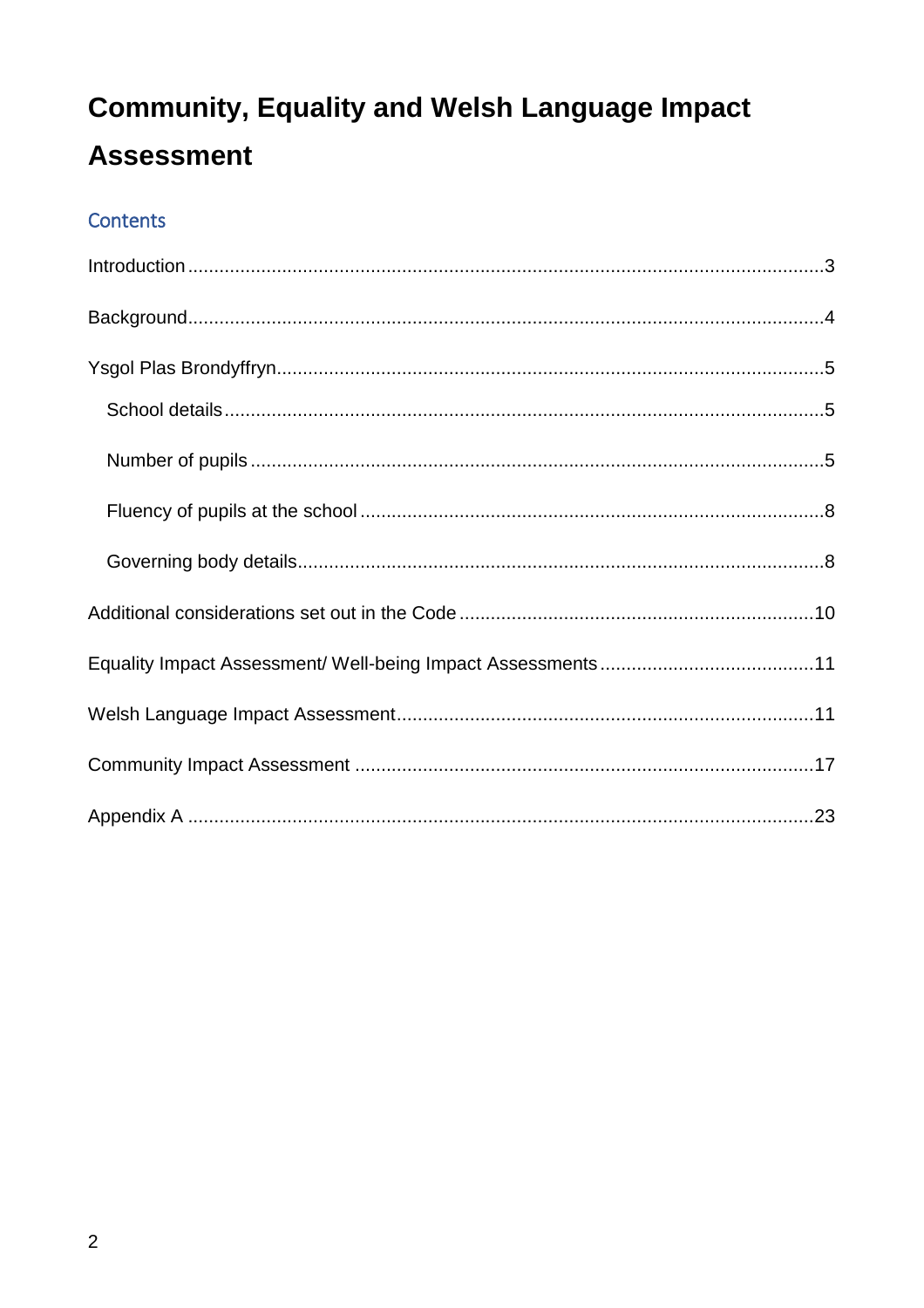### <span id="page-2-0"></span>**Introduction**

Denbighshire County Council (DCC) is carrying out a formal consultation on the proposal to increase Ysgol Plas Brondyffryn' s capacity from 116 to 220. The school will move into a brand new purpose built facility in the town of Denbigh to accommodate the increase.

Should the Local Authority wish to implement the Proposal following the Formal Consultation, such implementation will be subject to Welsh Language and Community Impact Assessments.

#### **National Context**

The Welsh Government School Organisation Code 2013 (revised 2018) requires the proposer to conduct a Community Impact Assessment and a Welsh Language Impact Assessment when proposing changes to school organisation.

The School Organisation Code stipulates that proposers need to consider the impact that a proposal may have on local families and the local community, through preparation of a community impact assessment and the effect of the Welsh language through the preparation of a language impact assessment if any school affected provides teaching through the medium of Welsh.

#### **Local Context**

DCC is committed to modernising education in Denbighshire to ensure all children and young people receive a first class education.

DCC recognises the importance of having modern and fit for purpose buildings that meet the needs of modern day education. Schools need to be able to provide the best possible learning experience to make sure that children and young people have the best opportunities available to them and that they are able to reach their full potential.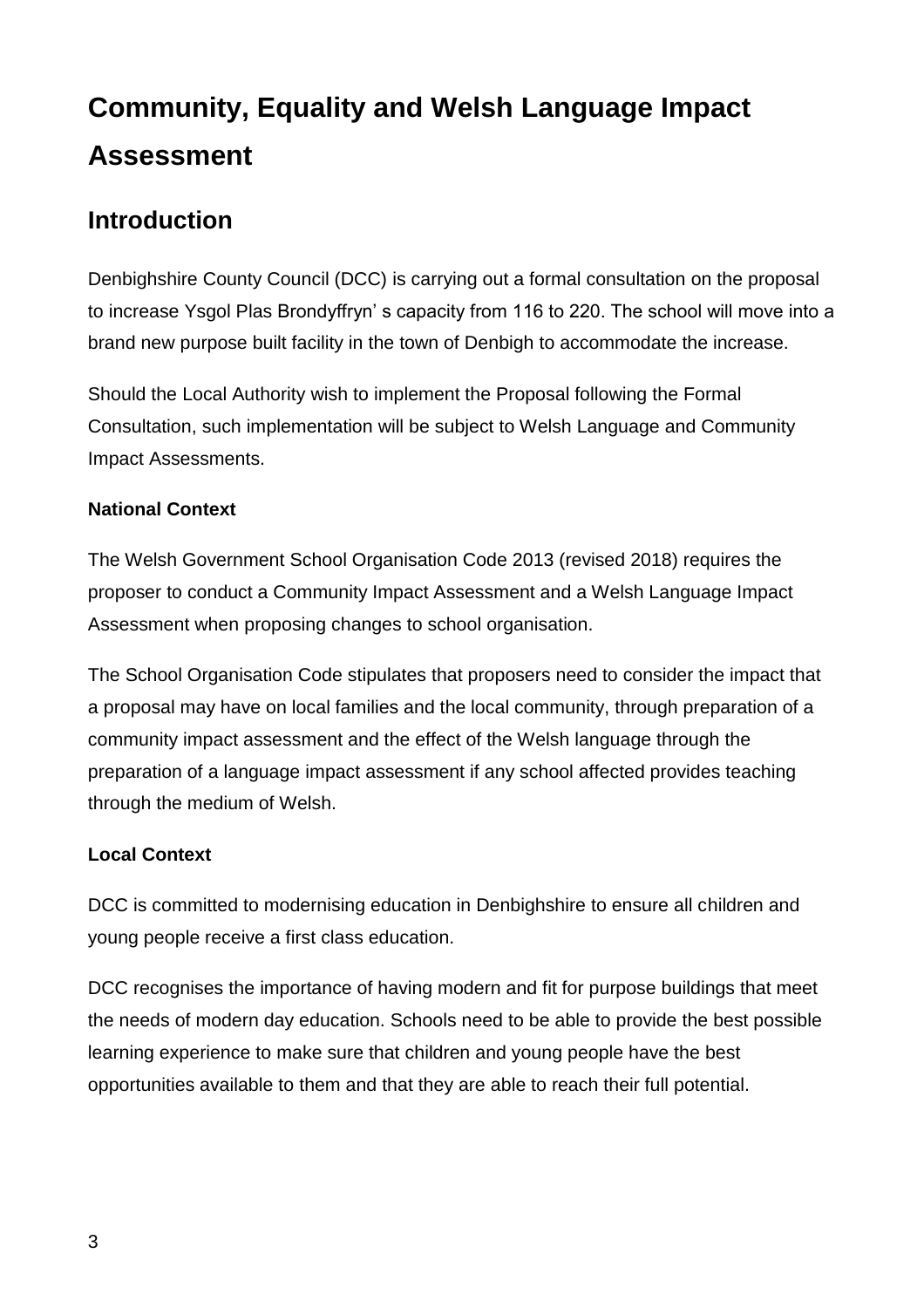#### **Community Use of Schools**

DCC has a commitment to community focused schools, therefore we will conduct a community impact assessment when considering changes to school organisation.

#### **Promoting Bilingualism**

DCC recognises how important bilingualism is in the 21<sup>st</sup> Century Wales. It is DCC's aspiration that all children and young people leave full time education being competent and confident using both Welsh and English languages. This aspiration is in accordance with the Welsh Government's vision for 'A Million Welsh speakers by 2050.'

### <span id="page-3-0"></span>**Background**

DCC is committed to providing a first class education for all children and young people in the county. As part of this commitment, the council agreed that modernising education provision was a priority because it recognises the importance of having school buildings, learning environments and resources that meet the needs of 21st century Wales.

Education provision in the county had to change because improvements in education could not be sustained without changes to the way education was provided.

Consideration has been given to the potential impact on the Welsh Language and on the local communities resulting from the Proposal.

#### **Sources of Information**

The following sources of information have been used for the purposes of this document:

- Impact Assessment questionnaire undertaken by the head teacher of Ysgol Plas Brondyffryn
- PLASC 2021 Data;
- Statistical data stored by Denbighshire County Council;
- 2011 Census Information;
- A draft Welsh in Education plan 2022-2032.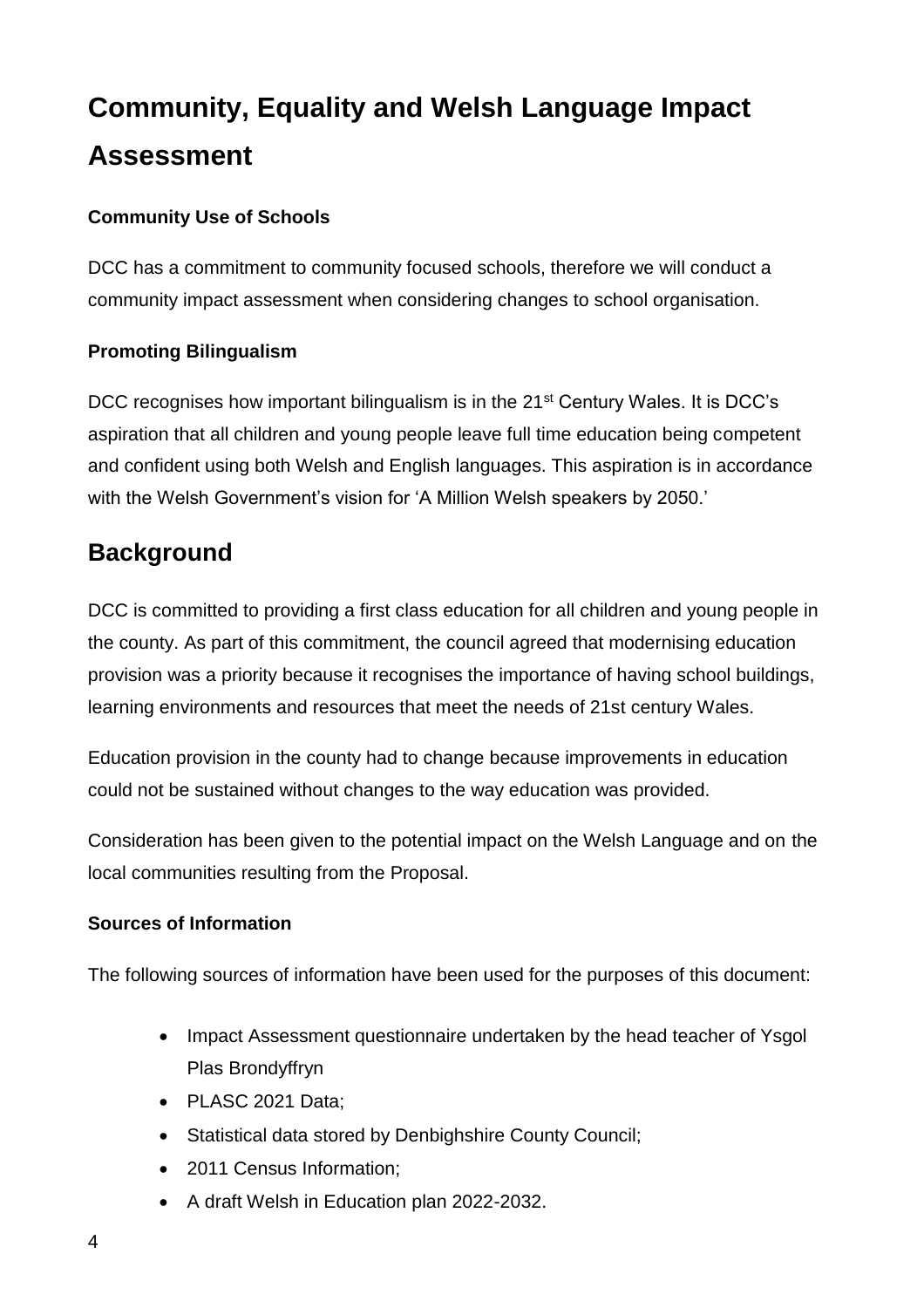### <span id="page-4-0"></span>**Ysgol Plas Brondyffryn**

#### <span id="page-4-1"></span>**School details**

| <b>School Name</b>                 | Ysgol Plas Brondyffryn                  |
|------------------------------------|-----------------------------------------|
| <b>School Location</b>             | 4 locations in Denbigh:                 |
|                                    | Primary Site-LL16 3DP                   |
|                                    | Secondary site-LL16 3DR                 |
|                                    | Ty'r Ysgol- LL16 4ST                    |
|                                    | Residential - Gerddi Glasfryn- LL16 4ST |
| <b>Age Range</b>                   | $3 - 19$                                |
| <b>School Category- Community,</b> | <b>Special School</b>                   |
| <b>Voluntary Aided, Voluntary</b>  |                                         |
| <b>Controlled, Special</b>         |                                         |
| <b>Language Medium Category</b>    | <b>English Medium</b>                   |

### <span id="page-4-2"></span>**Number of pupils**

As of September 2021 the school had 136 pupils. The pupil numbers over recent years are illustrated below: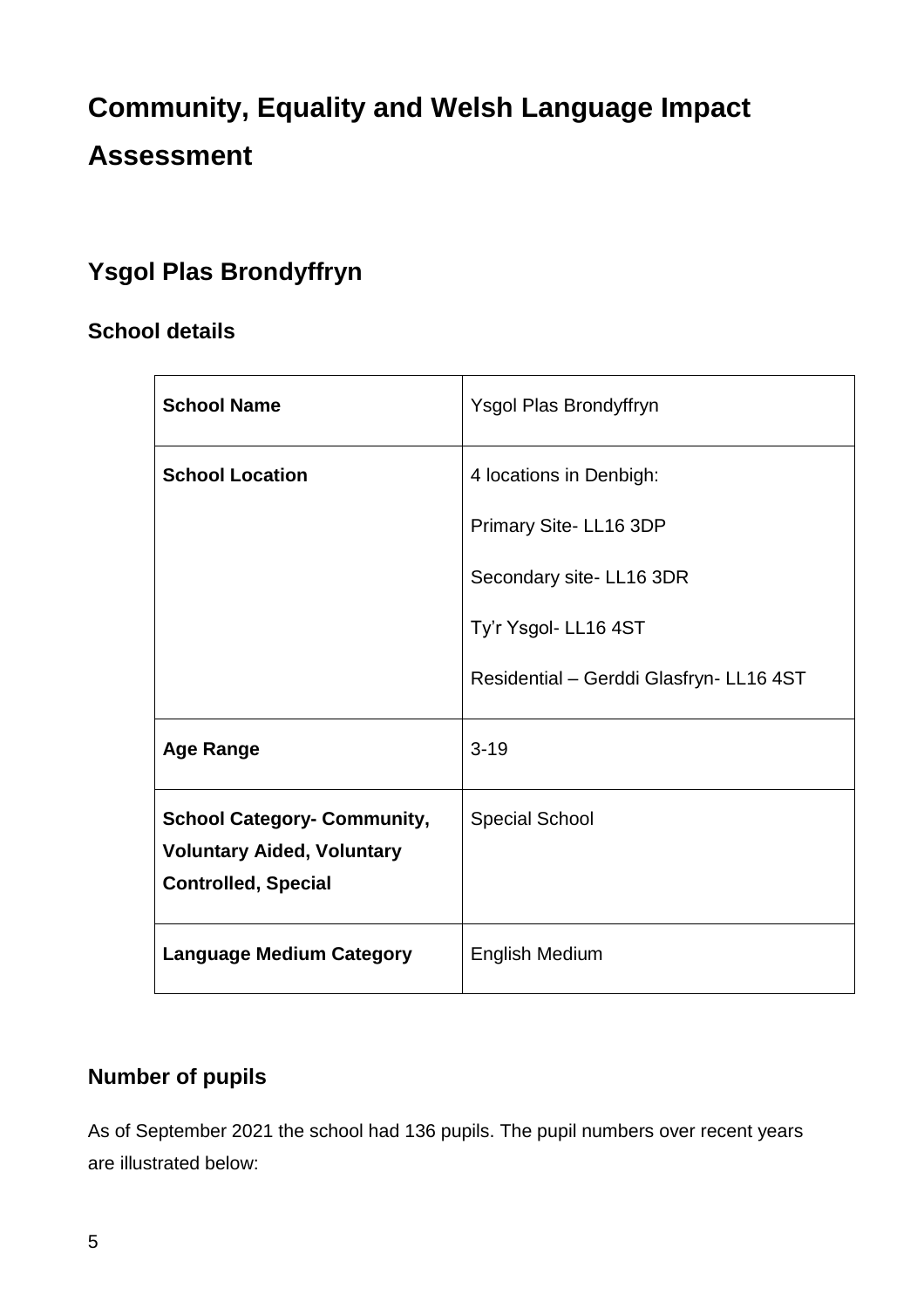| Year                    | <b>Jan 16</b> |     | Jan 17   Jan 18   Jan 19   Jan 20 |     |     | <b>Jan 21</b> |
|-------------------------|---------------|-----|-----------------------------------|-----|-----|---------------|
| Pupil<br><b>Numbers</b> | 124           | 128 | 140                               | 133 | 137 | 137           |

Ysgol Plas Brondyffryn is located across Denbigh. 3 Wards cover Denbigh- Denbigh Central, Denbigh Lower and Denbigh Upper. The new school site will be within the Denbigh Lower ward.

Denbigh Town Council also cover this area.

Please note that pupils attend special schools from all over the County and from neighbouring authorities:

Map below shows the spread of where pupils are coming from- for the purpose of this exercise we used the Park Street site in Denbigh: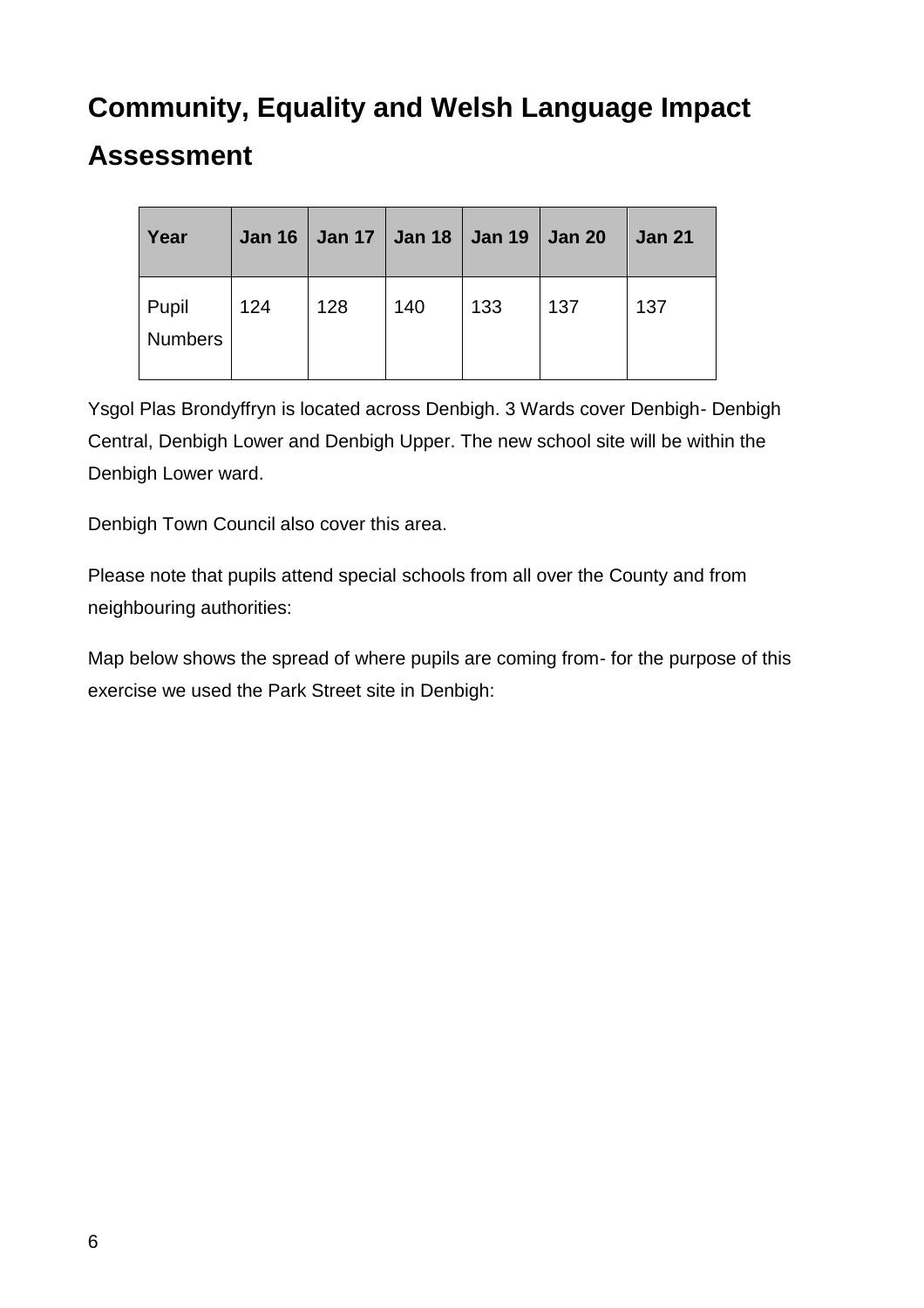

Pupil data from Jan 2022:

| <b>Distance</b> | <b>Number of pupils</b> | % of school population |
|-----------------|-------------------------|------------------------|
| Under 1 mile    | 6                       | 4.5                    |
| 1-5 miles       | 10 <sup>1</sup>         | 7.6                    |
| 5-10 miles      | 32                      | 24.2                   |
| 10-20 miles     | 69                      | 52.3                   |
| Over 20 miles   | 15                      | 11.4                   |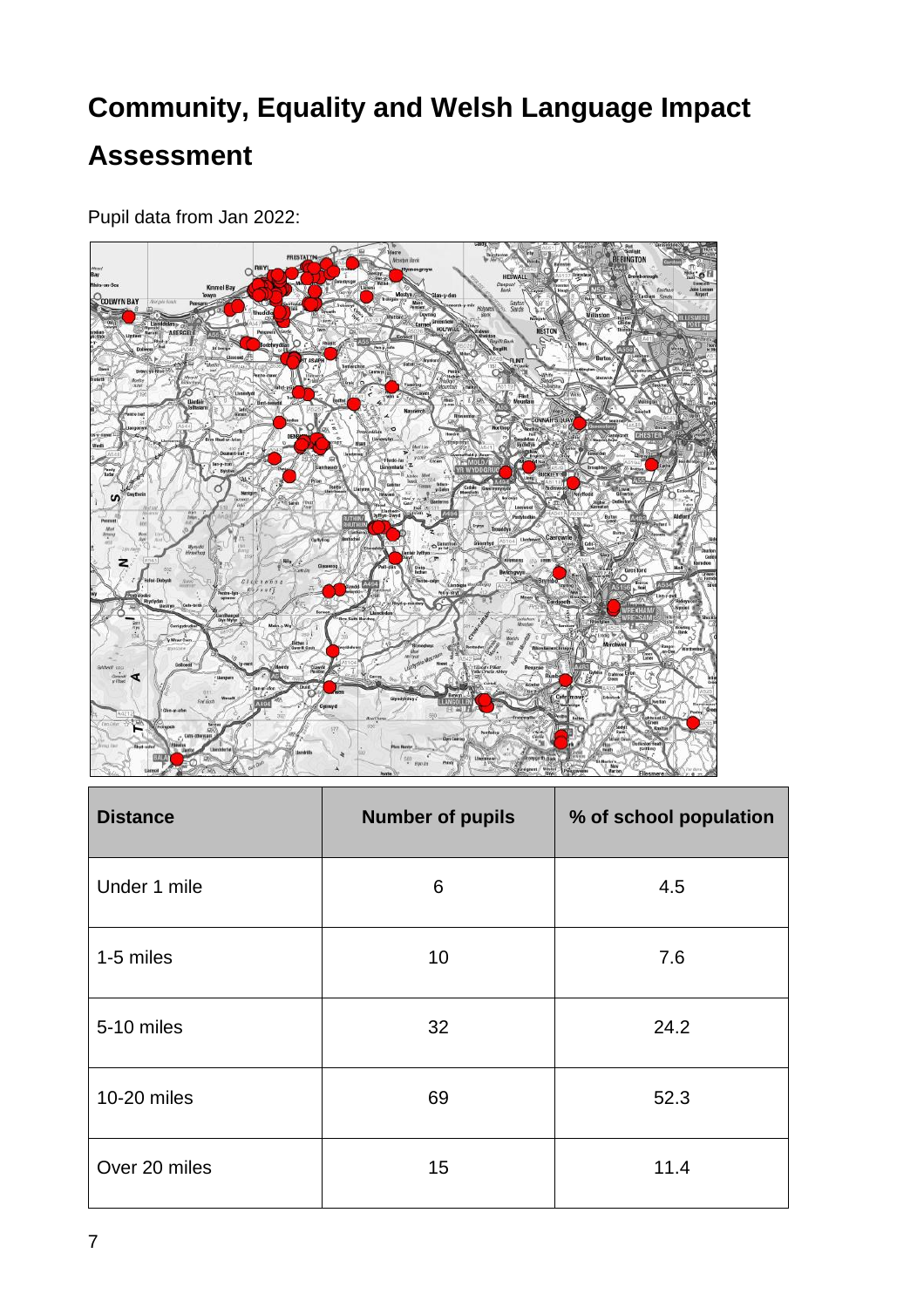### **Assessment**

| Total | 132 | 100 |
|-------|-----|-----|
|       |     |     |

### <span id="page-7-0"></span>**Fluency of pupils at the school**

|                                                                                       | <b>Full-time</b> |
|---------------------------------------------------------------------------------------|------------------|
| <b>Total Number of Pupils on Roll:</b>                                                | 133              |
| <b>Number of Pupils from Welsh speaking homes:</b>                                    | $\overline{2}$   |
| <b>Number of Pupils from English speaking homes:</b>                                  | 118              |
| <b>Number of Pupils from Bilingual (Welsh &amp; English</b><br><b>Parents) homes:</b> | 13               |

Data from Dec 2021

### <span id="page-7-1"></span>**Governing body details**

| <b>Number of Parent Governors:</b>     | 5  |
|----------------------------------------|----|
| <b>Number of Community Governors*:</b> | 3  |
| <b>Total Number of Governors:</b>      | 15 |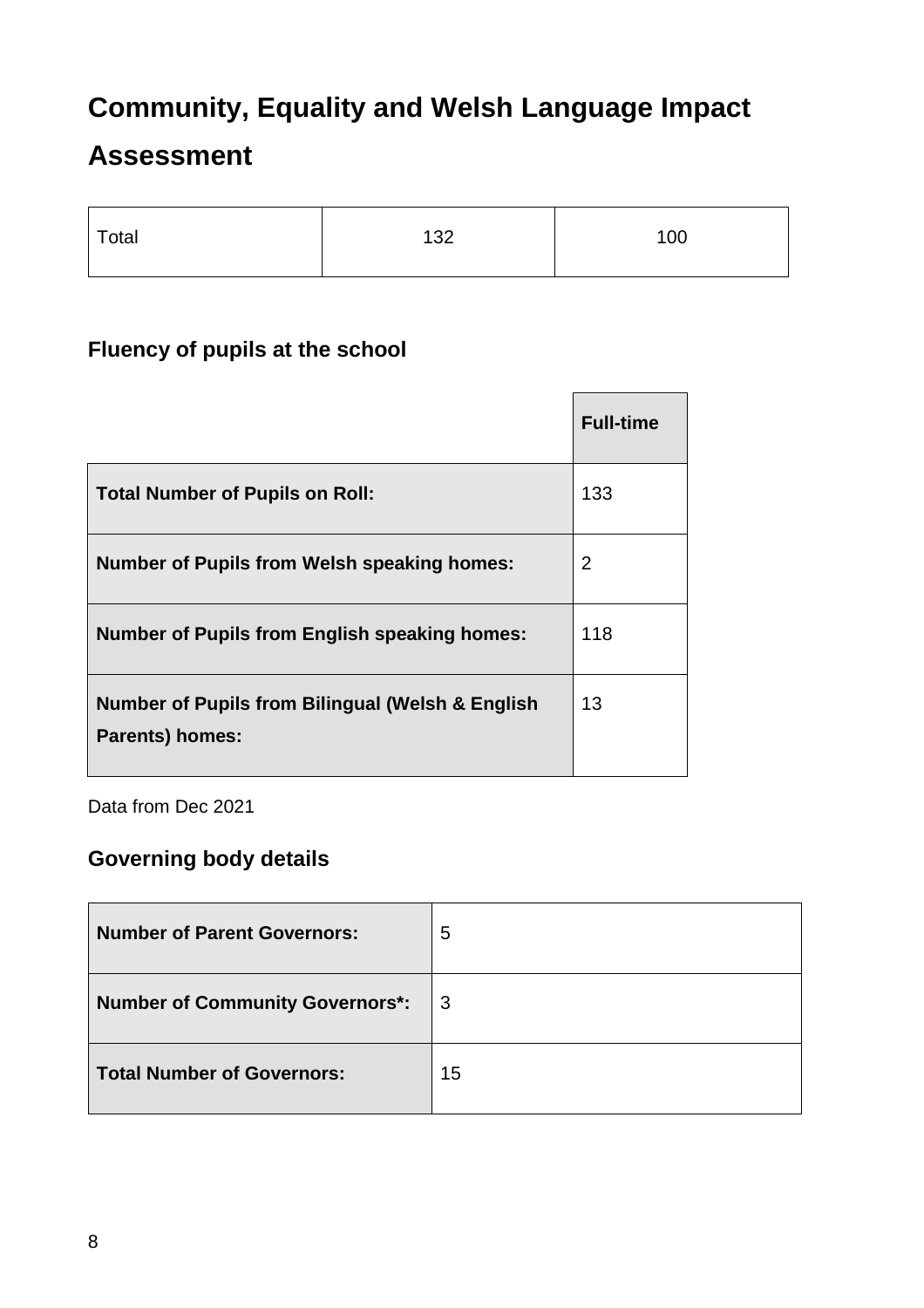### **Assessment**

| <b>Number of Welsh speaking</b><br><b>Governors:</b> | 4       |
|------------------------------------------------------|---------|
| Language in which minutes are<br>recorded            | English |

#### **Parent and teacher association**

There is a parent and teacher association called Friends of Plas Brondyffryn. They meet once every half term- sometimes more if needed. The meetings take place in English.

#### **Additional provision**

The additional school provision offered out of school hours is a daily breakfast club both at the primary and secondary sites. There are no after school clubs at present. There is a Summer Holiday Enhancement Programme that the school runs.

#### **Childcare/ pre-school provision**

The school does not have nursery provision.

#### **Community Facilities**

The following community facilities are available in Denbigh outside of the school:

- Denbigh Town Hall
- Eirianfa Community Centre
- Denbigh Rugby Club
- Denbigh Football club
- Denbigh Leisure centre
- Denbigh Bowling Club
- Denbigh Skate park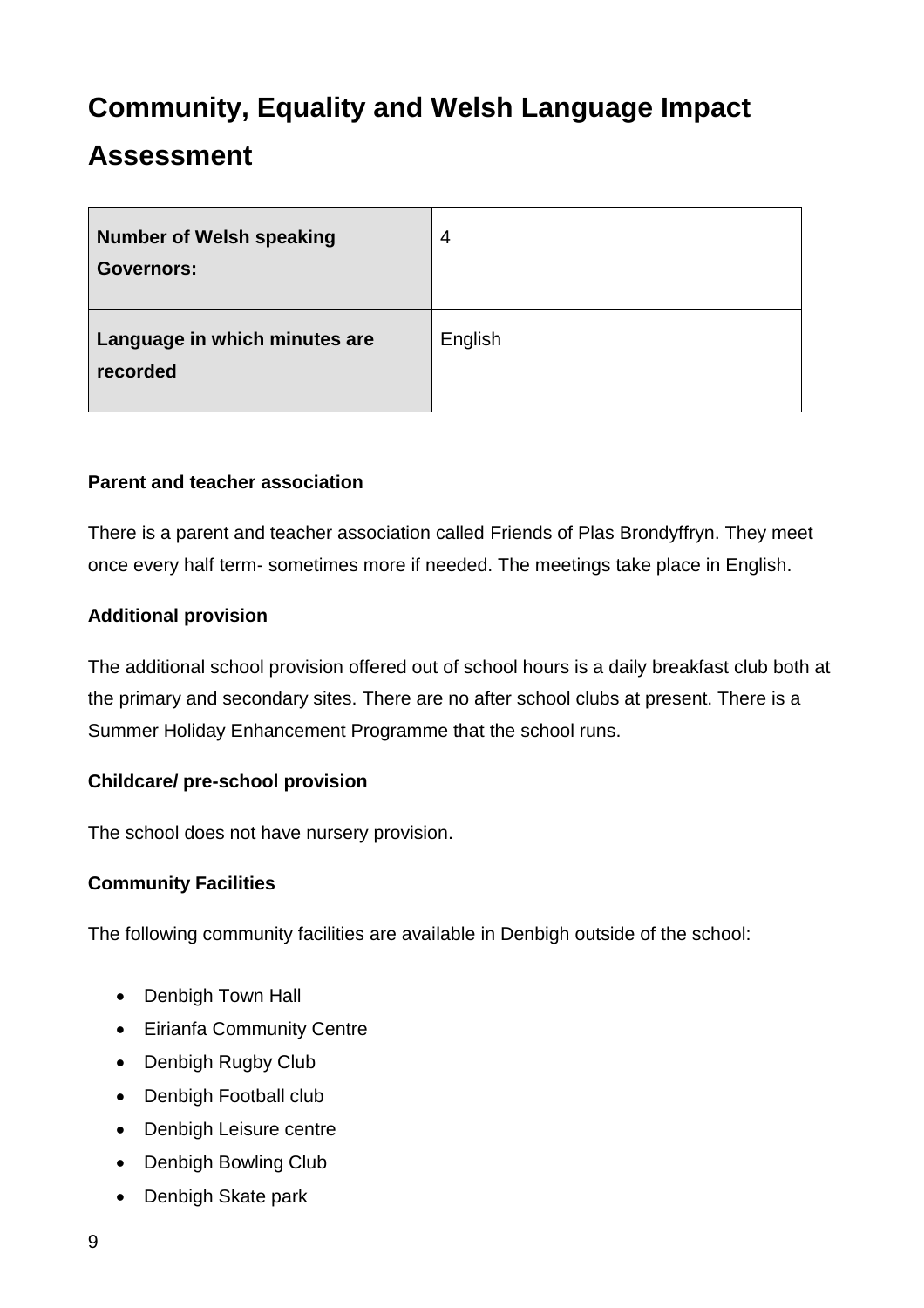- Denbigh Tennis club
- Denbigh Cricket club

#### **Community Activities- School building**

No community activities currently take place in the school.

#### **Community Activities- other**

There are a large number of community facilities in the town of Denbigh, which a variety of groups use for a range of community activities.

### <span id="page-9-0"></span>**Additional considerations set out in the Code**

There are certain matters set out in the Code which the proposer should consider when assessing the impact of the proposal on the community and language. However, some of them apply only where a school is to be closed and its pupils will have to rely on existing alternative provision. It is not relevant for the purposes of this document to consider:

- a. whether other facilities in the immediate local or wider community will or could be enhanced in the event of closure;
- b. information about the facilities and services provided at any alternative school;
- c. information about the distance and travelling time involved in attending an alternative school;
- d. how parents' and pupils' engagement with the alternative school and any facilities it may offer could be supported;
- e. information about any wider implications the changes would have on public transport provisions;
- f. information on wider community safety issues;
- g. information about standards in the Welsh language in the school and any alternatives;
- h. information about after school activities which provide additional opportunities to use Welsh in the school and any alternative school;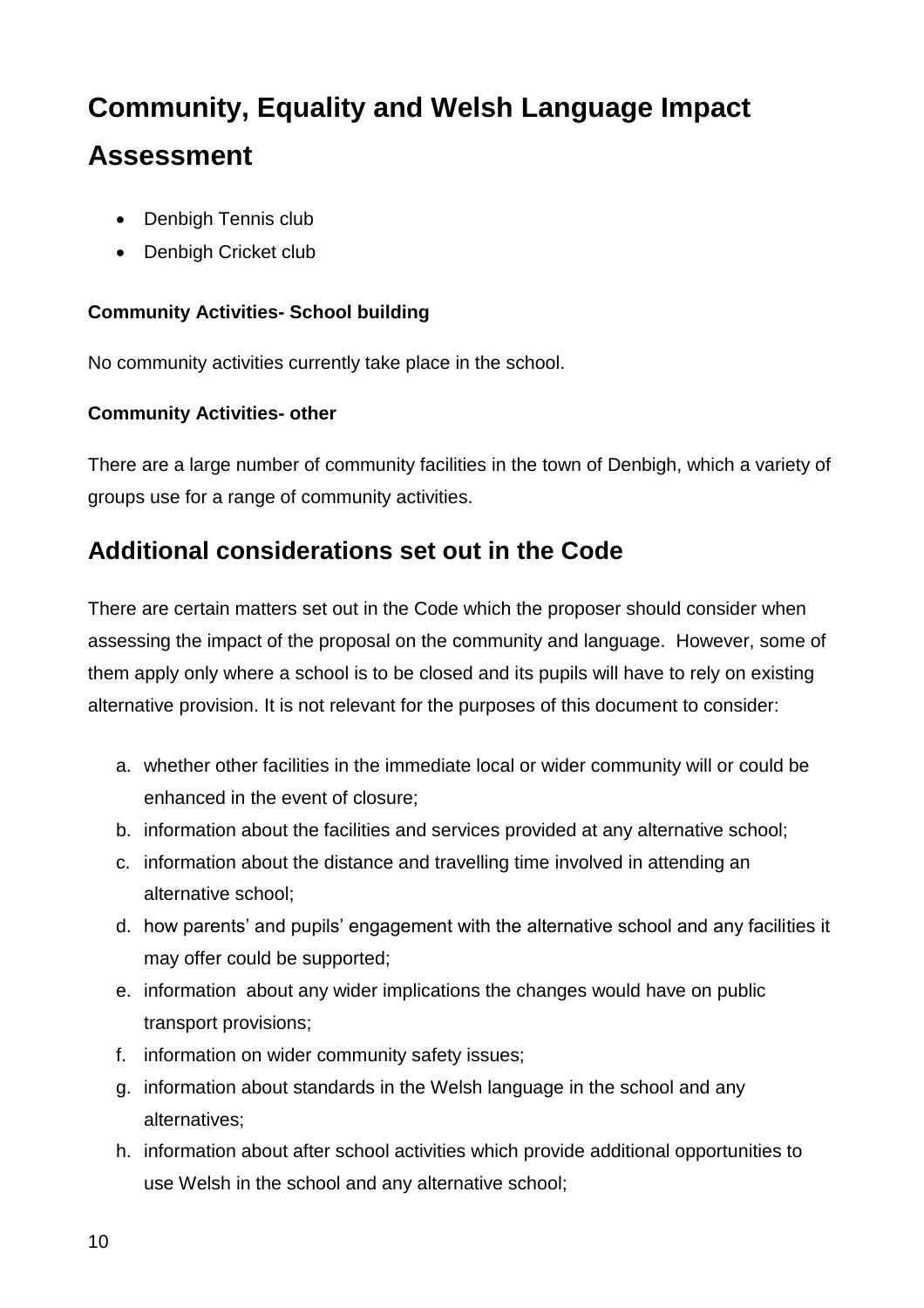- i. whether it might be appropriate to provide additional after school facilities at any alternative school to further secure standards in the Welsh language; and
- j. how parents' and pupils' engagement with any alternative school and any specific language enhancement it offers could be supported.

### <span id="page-10-0"></span>**Equality Impact Assessment/ Well-being Impact Assessments**

As a Council we now undertake Well-being Impact Assessments on proposals. Our Wellbeing Impact Assessment is an integrated impact assessment and is designed to assess the likely impact of the proposal on the social, economic, environmental and cultural wellbeing of Denbighshire, Wales and the world. The assessment considers impact on: equality, vulnerable groups, the economy, the environment, health, Welsh language and culture, community cohesion and on global issues.

The assessment looks at the sustainability of the proposal and the likely consequences and impact on the proposal. The impact assessment is used more than once, throughout the development of proposals and is continually reviewed and updated.

Please see Appendix A for the Wellbeing Impact Assessment for this proposal.

### <span id="page-10-1"></span>**Welsh Language Impact Assessment**

This impact assessment is to consider the potential impact on the Welsh language of the Proposal.

#### **Census Data**

The following data is taken from the 2011 Census and provides information on the proportion of Welsh speakers within the wards that Ysgol Plas Brondyffryn sites are currently located in: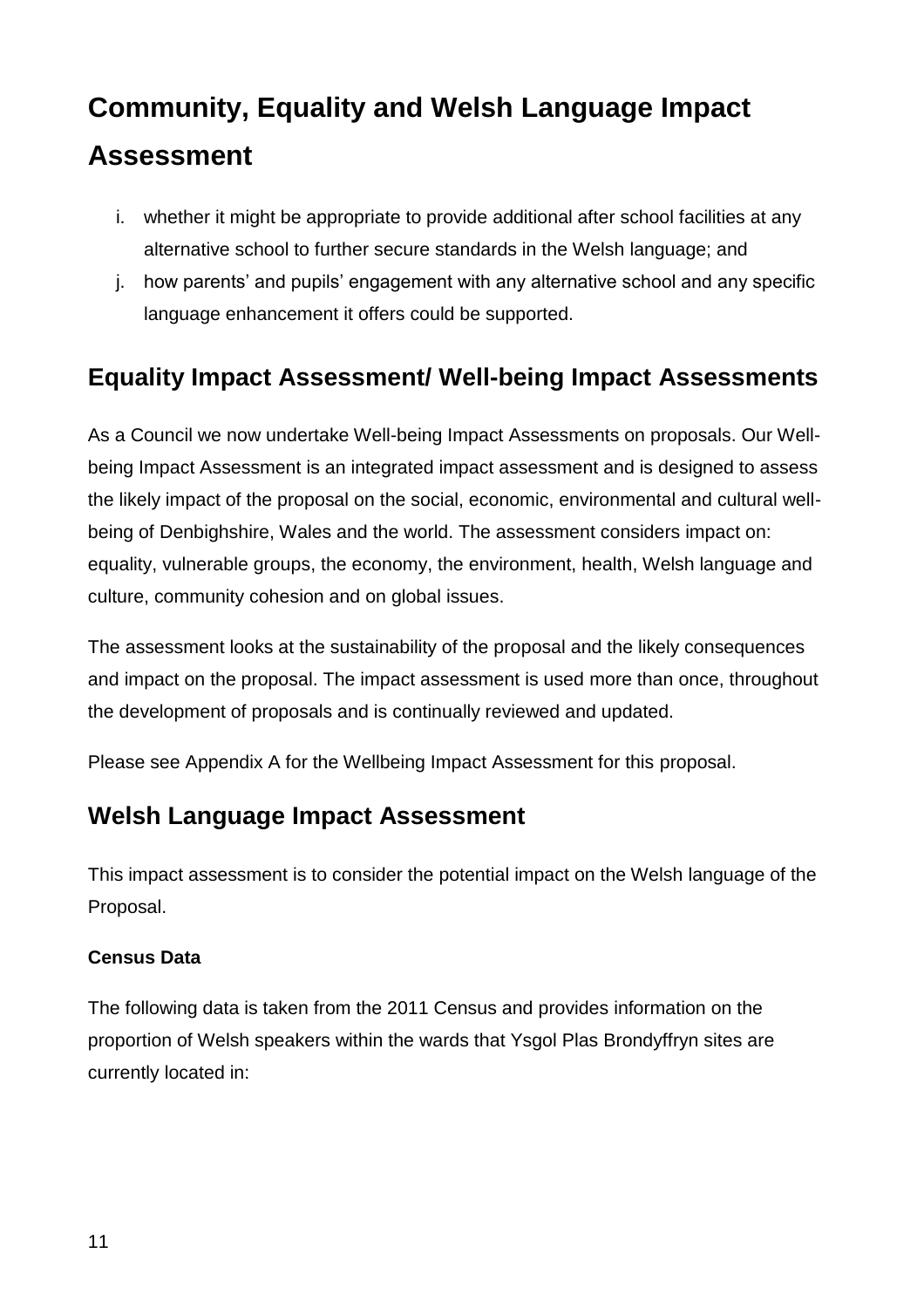### **Assessment**

| <b>Ward</b>                             | <b>Population</b> | <b>Number of Welsh</b><br><b>Speakers</b> | <b>Proportion of</b><br><b>Welsh Speakers</b> |
|-----------------------------------------|-------------------|-------------------------------------------|-----------------------------------------------|
| <b>Denbigh Lower</b>                    | 4,561             | 1,777                                     | 38.9%                                         |
| <b>Denbigh Upper/</b><br><b>Henllan</b> | 3,165             | 998                                       | 31.5%                                         |

#### **Risk Assessment**

In order to assess the potential impact on the Welsh language consideration has been given to the following areas (as set out in the table below):

- Language of the school;
- Access to Welsh Medium education;
- Education Provision / Educational standards;
- Access to non-statutory provision;
- Access to pre / after school activities;
- Use of Welsh within the community.

| <b>Impact</b><br><b>Criteria</b> | <b>Comments</b>                                                      | <b>Impact</b><br>(positive,<br>neutral or<br>negative) | <b>Measures</b><br>to reduce<br>negative<br>impact | <b>Residual</b><br><b>Impact</b> |
|----------------------------------|----------------------------------------------------------------------|--------------------------------------------------------|----------------------------------------------------|----------------------------------|
| Language of<br>the school        | The school are committed<br>to promoting the Welsh<br>language as an | <b>NEUTRAL</b>                                         | N/A                                                | N/A                              |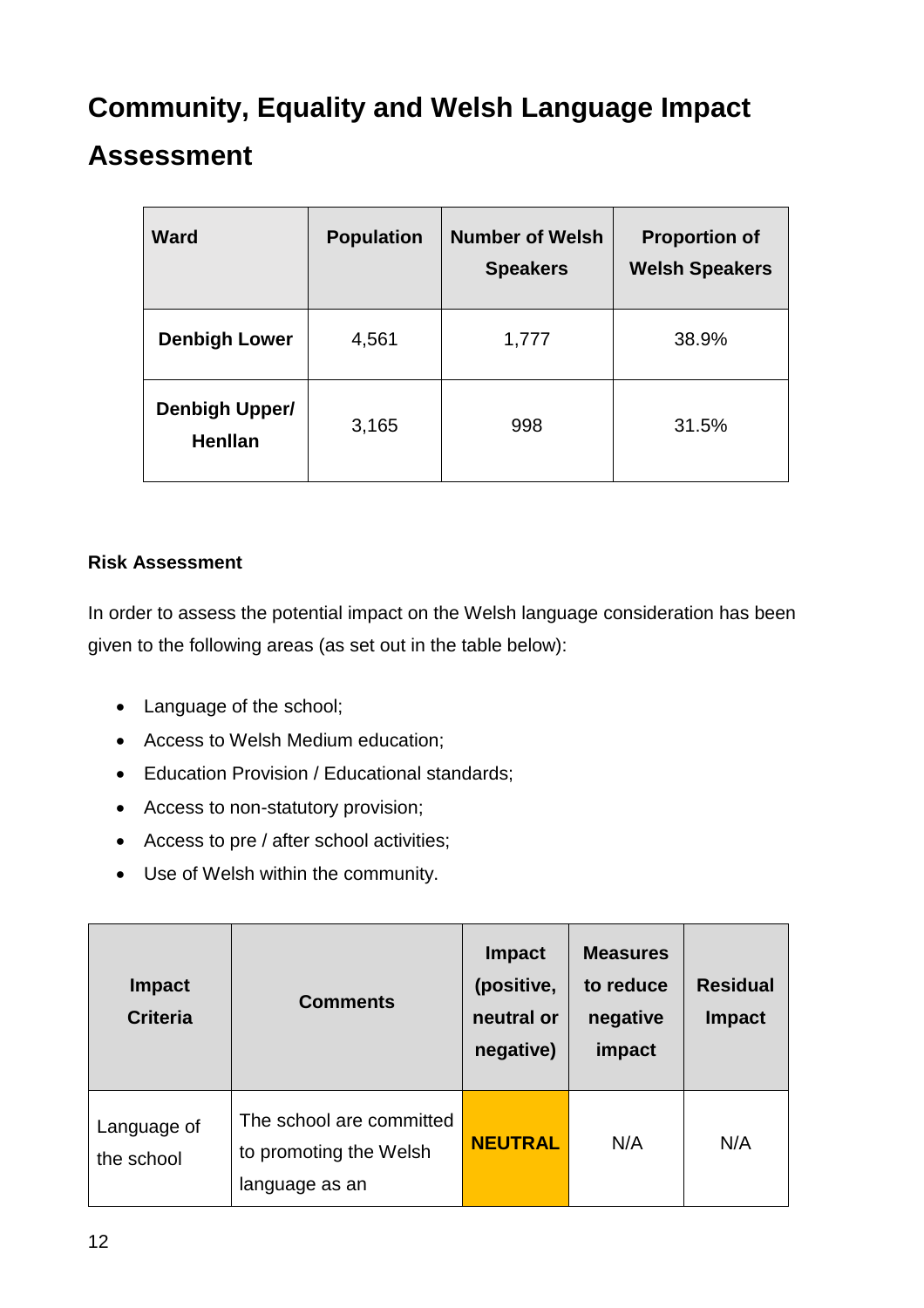|                     | integrated part of school    |                |     |     |
|---------------------|------------------------------|----------------|-----|-----|
|                     | life.                        |                |     |     |
|                     |                              |                |     |     |
|                     | The majority of the pupils   |                |     |     |
|                     | come from homes where        |                |     |     |
|                     | English is the first         |                |     |     |
|                     | language; however the        |                |     |     |
|                     | school promotes an ethos     |                |     |     |
|                     | where Welsh culture and      |                |     |     |
|                     | heritage is supported and    |                |     |     |
|                     | celebrated.                  |                |     |     |
|                     | A proportion of the staff    |                |     |     |
|                     | are first language Welsh     |                |     |     |
|                     | speakers and therefore       |                |     |     |
| Access to           | Welsh is used as a           |                |     |     |
| <b>Welsh Medium</b> | language of                  | <b>NEUTRAL</b> | N/A | N/A |
| education           | communication                |                |     |     |
|                     | throughout the school.       |                |     |     |
|                     | Governors and SLT are        |                |     |     |
|                     | committed to developing      |                |     |     |
|                     | the Welsh language skills    |                |     |     |
|                     | of all the staff and provide |                |     |     |
|                     | training to achieve this.    |                |     |     |
|                     | Welsh is not used as a       |                |     |     |
|                     | language of instruction in   |                |     |     |
|                     | any Key Stage or subject,    |                |     |     |
|                     | but the school welcomes      |                |     |     |
|                     | pupils whose first           |                |     |     |
|                     | language is Welsh and        |                |     |     |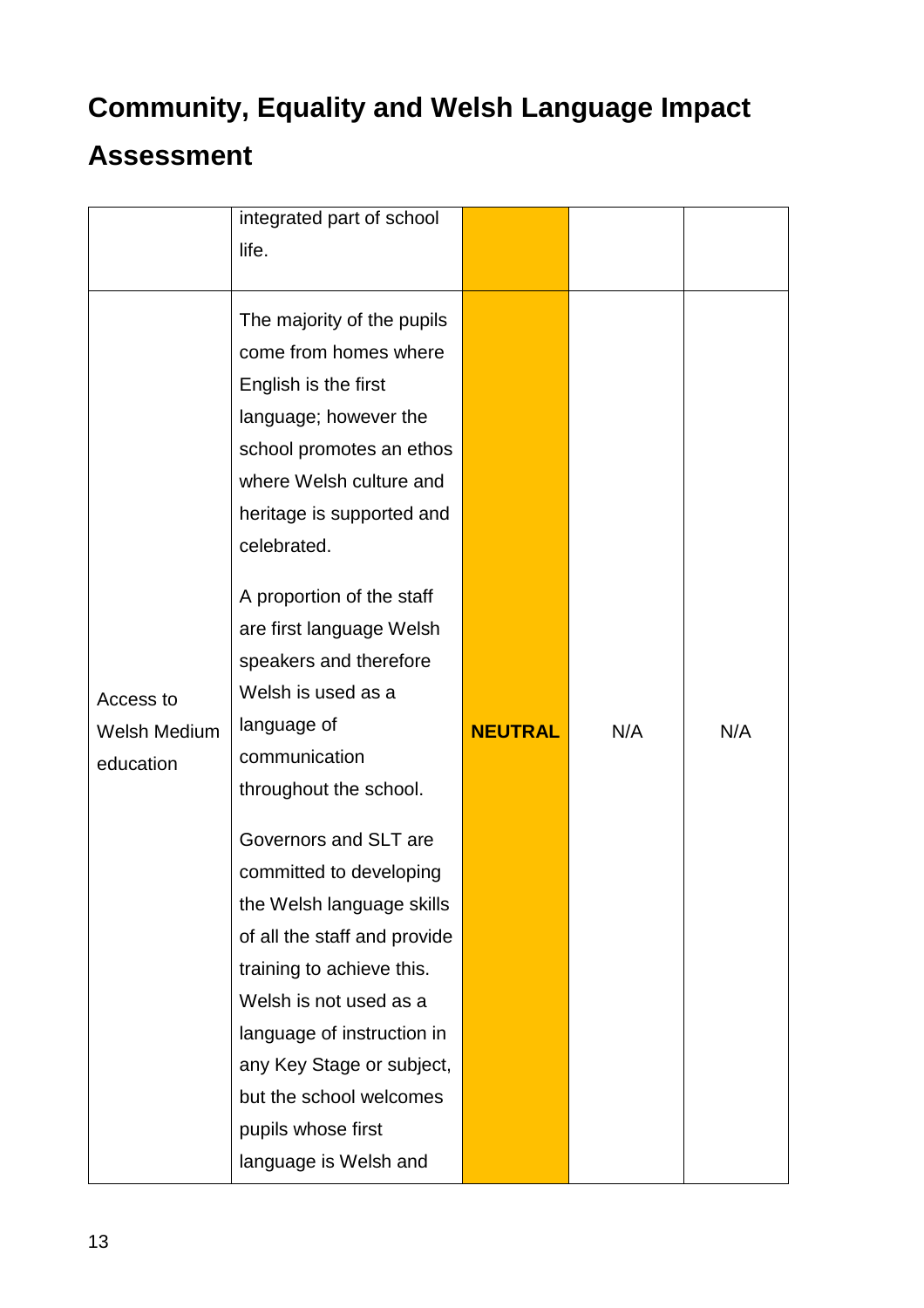|                                                      | provides the necessary<br>resources for them to<br>access the whole<br>curriculum through the<br>medium of Welsh.<br>The proposal would not<br>change the access to<br>Welsh medium education.                                               |                 |     |     |
|------------------------------------------------------|----------------------------------------------------------------------------------------------------------------------------------------------------------------------------------------------------------------------------------------------|-----------------|-----|-----|
| Education<br>Provision /<br>Educational<br>standards | The proposal will improve<br>the facilities for the school<br>as well as bringing all<br>staff and pupils onto the<br>same site.<br>Additional staff will be<br>employed to<br>accommodate for the<br>increase in capacity when<br>required. | <b>POSITIVE</b> | N/A | N/A |
| Non-statutory<br>provision                           | The governors and<br>management of the<br>school are seeking to<br>significantly raise the<br>profile of the school in the<br>local community and to<br>ensure that the whole<br>community is able to<br>benefit from the facilities         | <b>POSITIVE</b> | N/A | N/A |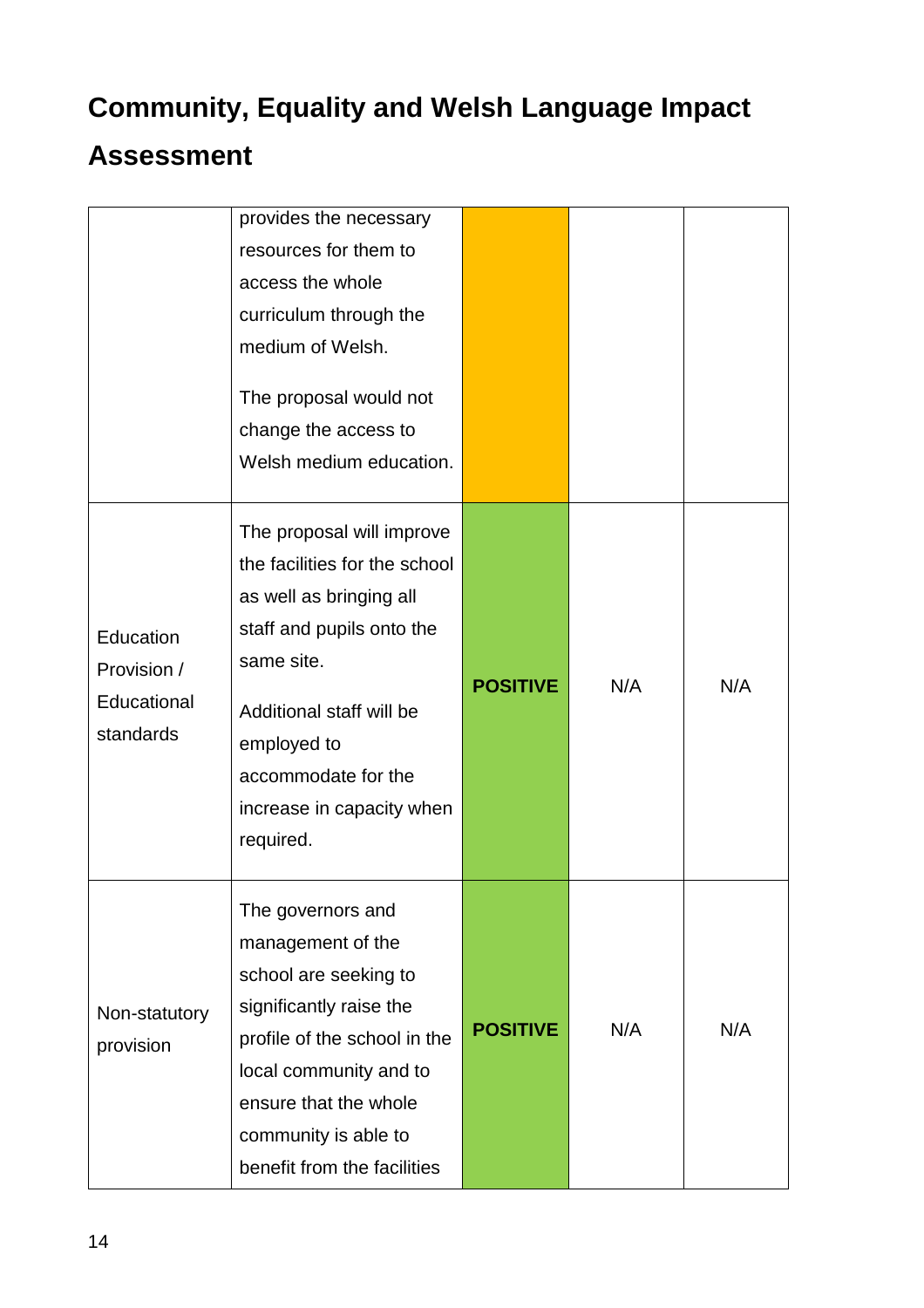|            | a new school build would      |                 |     |     |
|------------|-------------------------------|-----------------|-----|-----|
|            | offer.                        |                 |     |     |
|            |                               |                 |     |     |
|            | The inclusion of a            |                 |     |     |
|            | 'community cafe in the        |                 |     |     |
|            | new build plans is one        |                 |     |     |
|            | example the school are        |                 |     |     |
|            | committed to extending        |                 |     |     |
|            | this to the sports facilities |                 |     |     |
|            | (muga), the large indoor      |                 |     |     |
|            | spaces (main and              |                 |     |     |
|            | secondary hall),              |                 |     |     |
|            | conferencing facilities and   |                 |     |     |
|            | specialist teaching and       |                 |     |     |
|            | learning facilities.          |                 |     |     |
|            |                               |                 |     |     |
|            | The school would              |                 |     |     |
|            | continue to have a            |                 |     |     |
|            | breakfast club.               |                 |     |     |
| Pre/After  |                               |                 |     |     |
| school     | The proposal may see an       | <b>POSITIVE</b> | N/A | N/A |
| activities | increase in numbers           |                 |     |     |
|            | attending the provision,      |                 |     |     |
|            | which the school will         |                 |     |     |
|            | accommodate.                  |                 |     |     |
|            |                               |                 |     |     |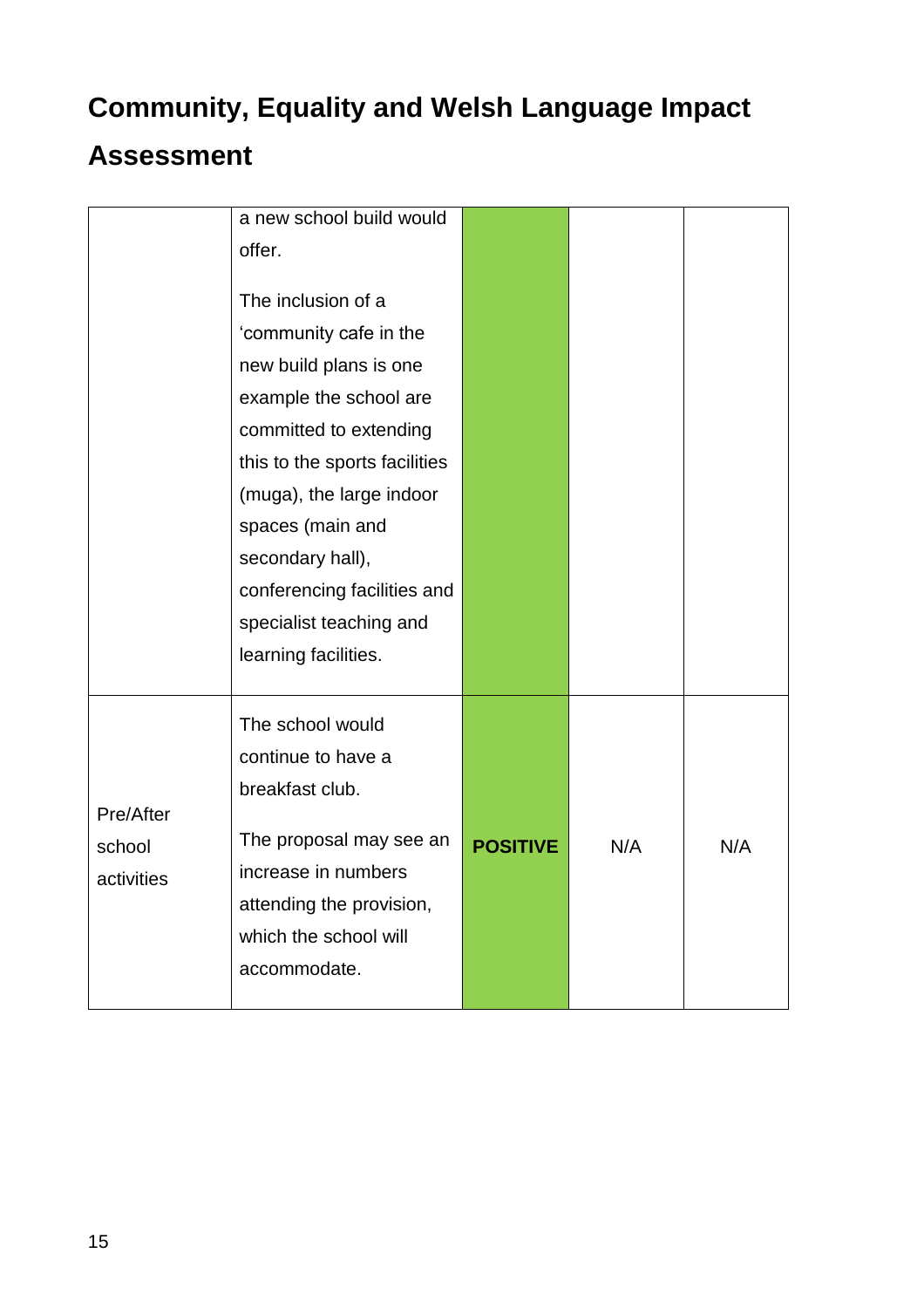### **Assessment**

| an English medium<br>school, which would<br>Use of Welsh<br>continue should the<br>within the<br>proposal be approved,<br>communities<br>accordingly this would<br>have a neutral impact on<br>the use of Welsh within<br>the community. | <b>NEUTRAL</b><br>N/A | N/A |
|------------------------------------------------------------------------------------------------------------------------------------------------------------------------------------------------------------------------------------------|-----------------------|-----|
|------------------------------------------------------------------------------------------------------------------------------------------------------------------------------------------------------------------------------------------|-----------------------|-----|

#### **Overview- Potential initial impact on Welsh Language**

|                          |                            | <b>Positive</b> | <b>Neutral</b> | <b>Negative</b> |
|--------------------------|----------------------------|-----------------|----------------|-----------------|
| <b>Overall</b><br>Impact | <b>Current</b><br>Proposal | 3               | 3              | 0               |
|                          | <b>Residual Impact</b>     | 0               | 0              | 0               |

#### **Summary of Potential Impact on the Welsh Language**

It should be noted that attempting to gauge the potential impact from the proposal on the Welsh language is a difficult undertaking.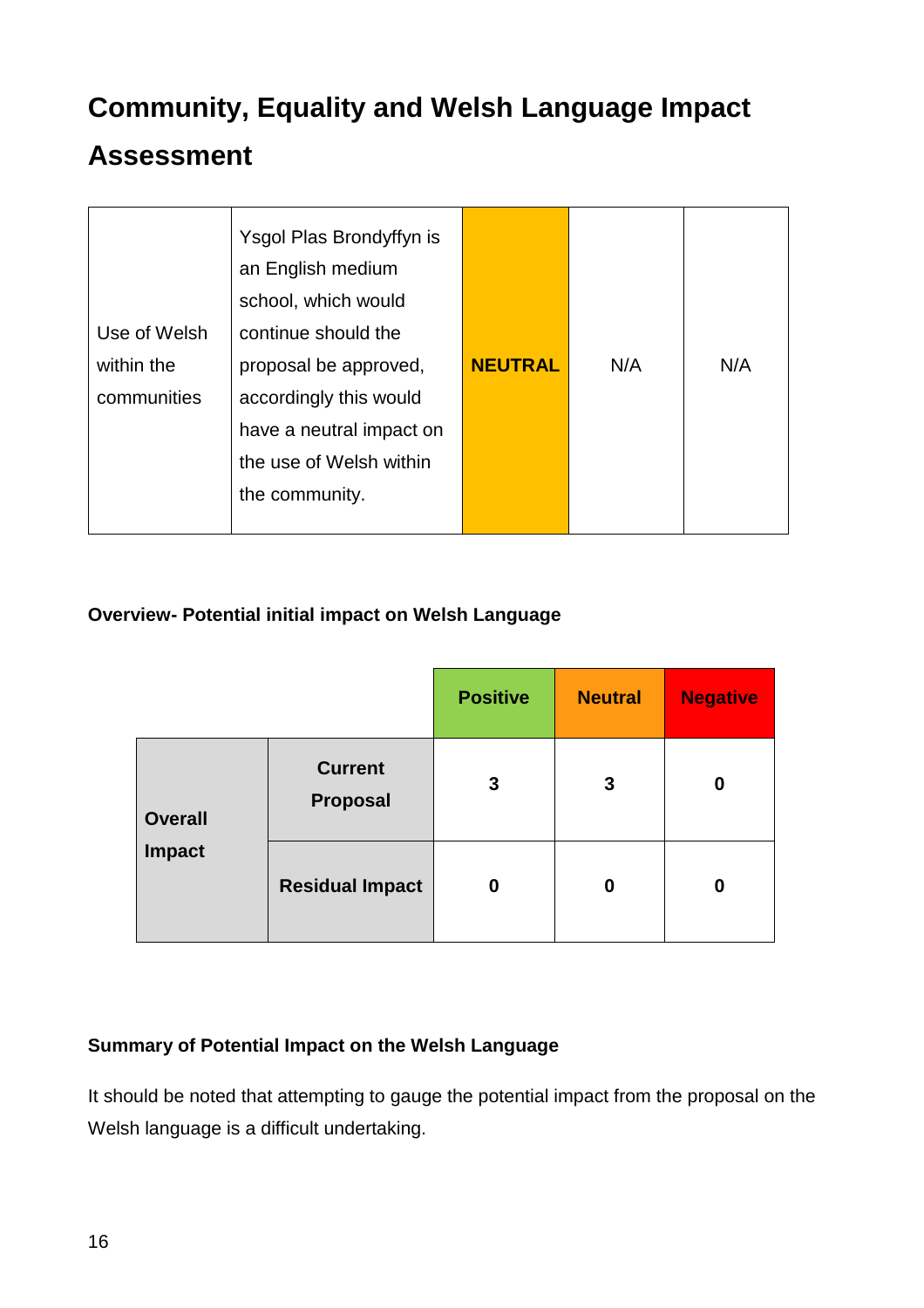The main positives emerging from the impact are on the educational provision. Providing an improved educational provision represents an opportunity to strengthen Welsh education in the area and as a result strengthen the Welsh language.

Conclusion: Overall the proposal would not have a negative impact on the Welsh language.

### <span id="page-16-0"></span>**Community Impact Assessment**

This impact assessment is to consider the potential impact on families and the local community of the Proposal.

In order to assess the potential impact on families and the local community consideration has been given to the following areas:

- School Designation;
- School links to the local community;
- Impact on neighbouring schools;
- Impact on parents and families;
- Travelling Implications for pupils/parents;
- Impact on community activities;
- Impact on community facilities;
- Impact on community demographics

| <b>Impact</b><br><b>Criteria</b> | <b>Comments</b>                                                                                                                       | <b>Impact</b><br>(positive,<br>neutral or<br>negative) | <b>Measures</b><br>to reduce<br>negative<br>impact | <b>Residual</b><br><b>Impact</b> |
|----------------------------------|---------------------------------------------------------------------------------------------------------------------------------------|--------------------------------------------------------|----------------------------------------------------|----------------------------------|
| School<br>Designation            | The school is currently<br>categorised as a Special<br>school and will continue to<br>be Special if the proposal<br>is taken forward. | <b>NEUTRAL</b>                                         | N/A                                                | N/A                              |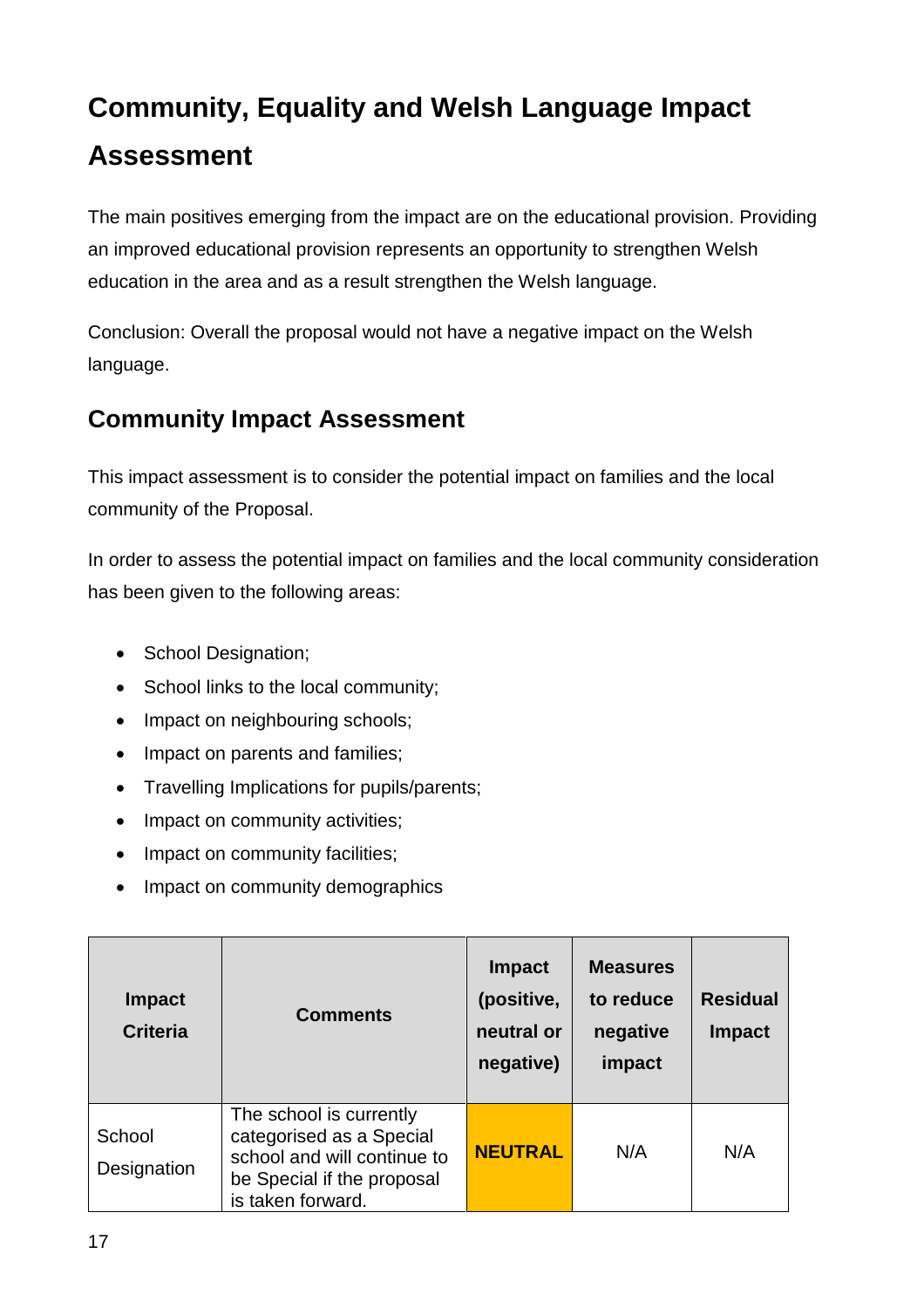| <b>School links</b><br>to the<br>community | The school has good links<br>within the community it<br>currently serves and these<br>links will be maintained.<br>The school have<br>inspirations that the new<br>building can also be<br>utilised by the community<br>after school hours.                                                                                                                             | <b>POSITIVE</b> | N/A | N/A |
|--------------------------------------------|-------------------------------------------------------------------------------------------------------------------------------------------------------------------------------------------------------------------------------------------------------------------------------------------------------------------------------------------------------------------------|-----------------|-----|-----|
| Impact on<br>neighbouring<br>schools       | As this is a Special school<br>catering for pupils with<br>ASC the impact on<br>neighbouring schools is not<br>a consideration due to the<br>specialist nature of the<br>school.<br>There is a growing demand<br>for places within the<br>School, resulting in the<br>Local Authority having to<br>operate a waiting list for<br>some year groups within<br>the school. | <b>NEUTRAL</b>  | N/A | N/A |
| Impact on<br>pupils                        | The current proposal will<br>have a positive impact on<br>pupils through an improved<br>education provision. Pupils                                                                                                                                                                                                                                                     | <b>POSITIVE</b> | N/A | N/A |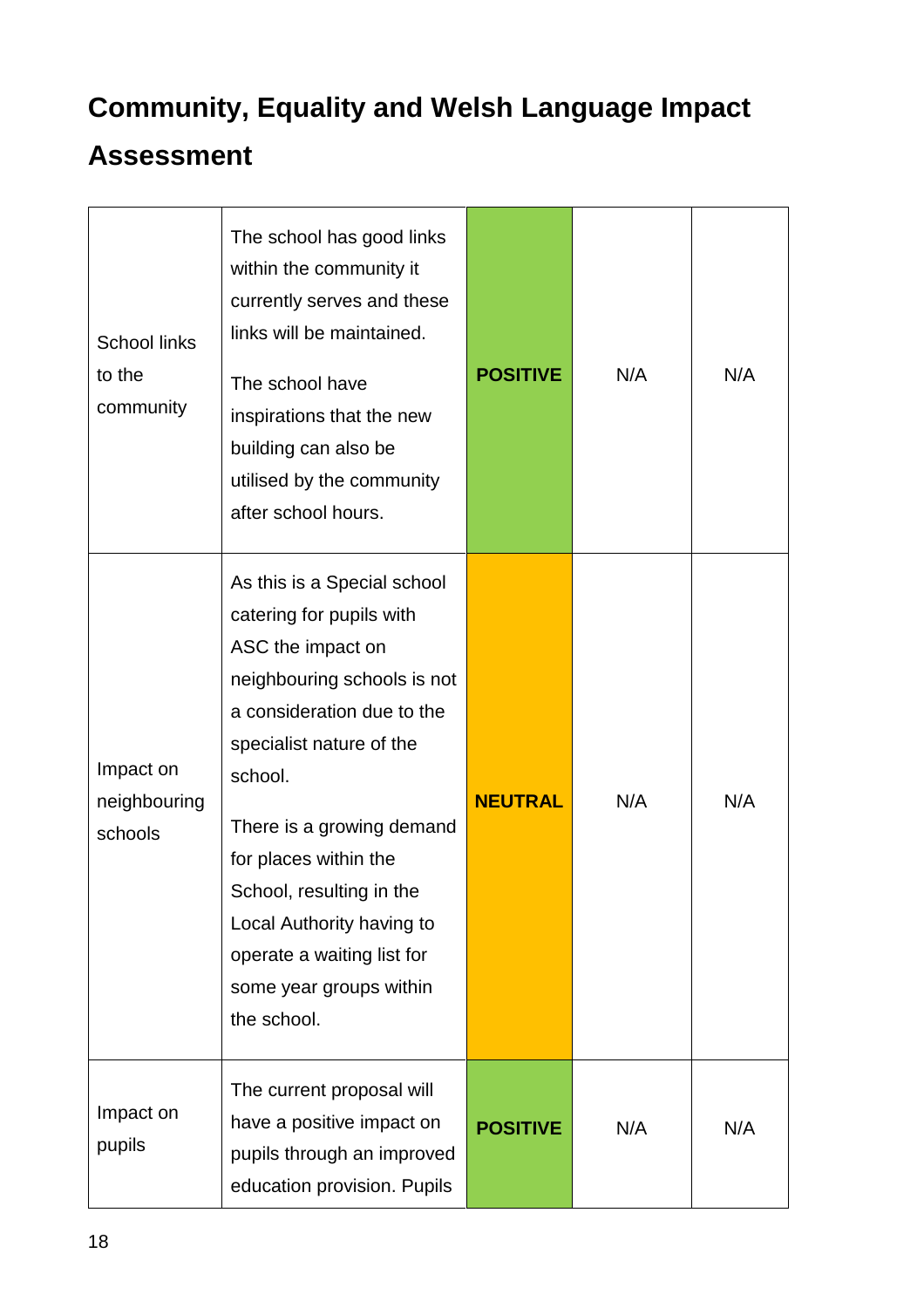|                                                     | will have facilities fit for the<br>21 <sup>st</sup> Century and an<br>environment that will<br>inspire and motivate them<br>in their learning.<br>Having all pupils and staff<br>on one site will be<br>beneficial and ensure<br>transition between<br>keystages can be better<br>facilitated. |                 |     |     |
|-----------------------------------------------------|-------------------------------------------------------------------------------------------------------------------------------------------------------------------------------------------------------------------------------------------------------------------------------------------------|-----------------|-----|-----|
| Impact on<br>parents and<br>families                | There should be no major<br>impact on parents and<br>families due to the<br>proposal.<br>The additional pupil places<br>will support families whose<br>child needs this specialist<br>place.                                                                                                    | <b>POSITIVE</b> | N/A | N/A |
| Travelling<br>implications<br>for<br>pupils/parents | The new building will still<br>be in Denbigh and<br>therefore travel time will<br>remain the same. The<br>proposed location is more<br>central and better links with<br>public transport.                                                                                                       | <b>POSITIVE</b> | N/A | N/A |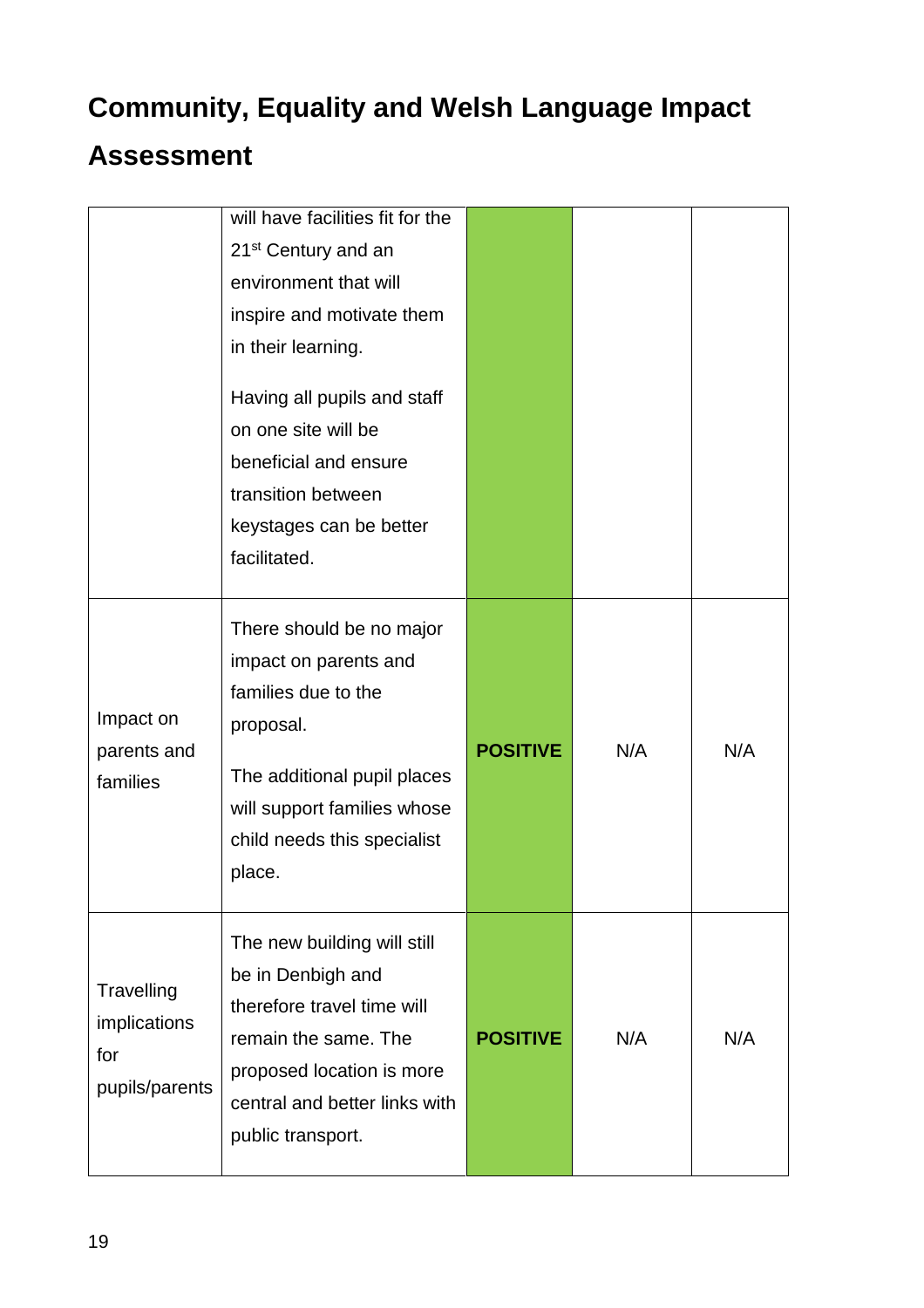| Impact on<br>community<br>activities   | Currently no community<br>activities take place at any<br>of the school sites.<br>The school have an<br>aspiration that the new<br>build will be accessible to<br>community use out of<br>hours.                                                                        | <b>POSITIVE</b> | N/A | N/A |
|----------------------------------------|-------------------------------------------------------------------------------------------------------------------------------------------------------------------------------------------------------------------------------------------------------------------------|-----------------|-----|-----|
| Impact on<br>community<br>facilities   | The inspiration is for the<br>new build to be accessible<br>for community use out of<br>hours, this will give the<br>community of Denbigh<br>more options and the<br>school will need to look at<br>any gaps they could<br>potential fill in terms of<br>community use. | <b>POSITIVE</b> | N/A | N/A |
| Impact on<br>community<br>demographics | There should be no impact<br>on community<br>demographics due to the<br>proposal.<br>The proposed increase is<br>to accommodate an<br>increase in pupils who                                                                                                            | <b>NEUTRAL</b>  | N/A | N/A |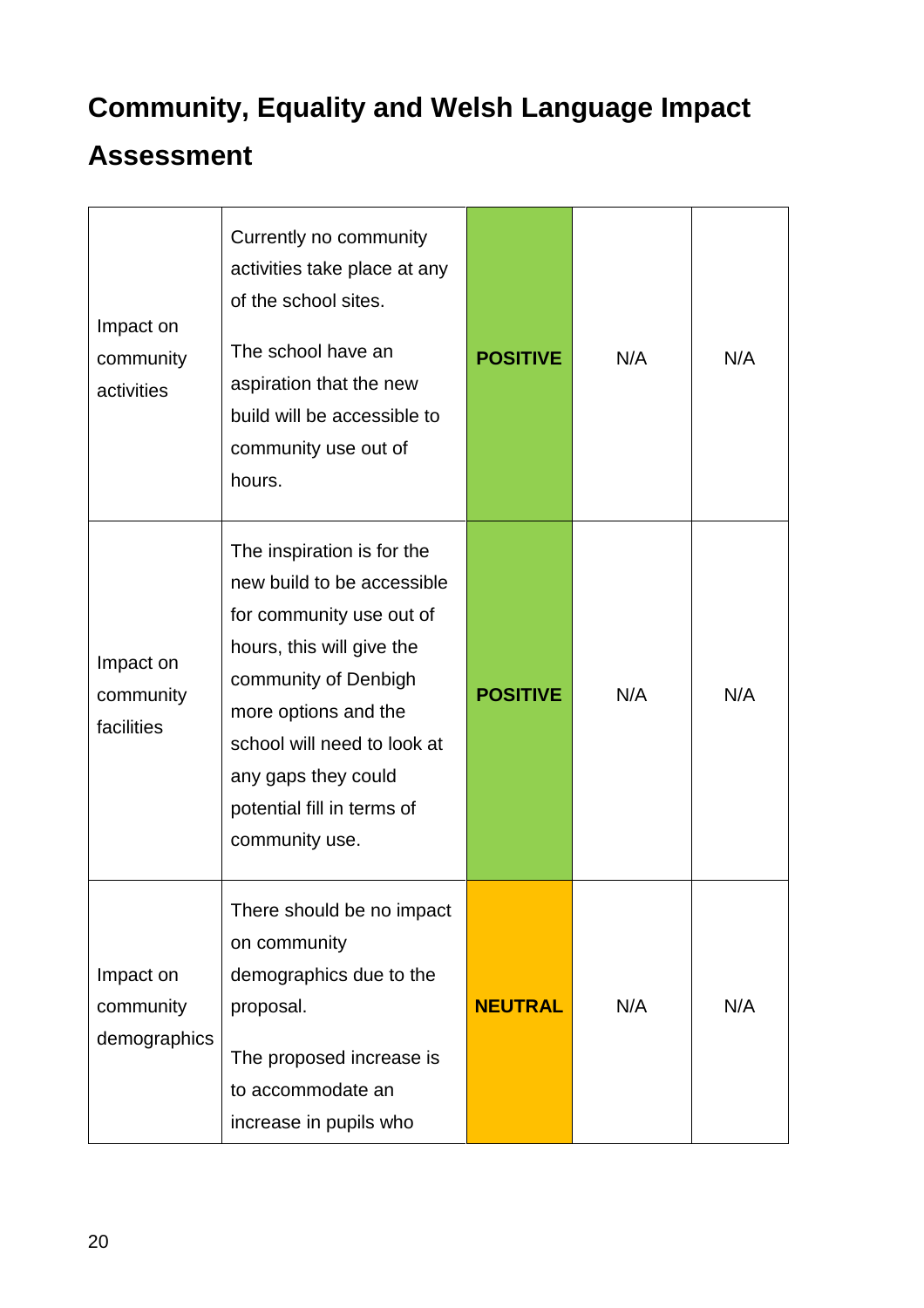### **Assessment**

| require a place in ASC |  |  |
|------------------------|--|--|
| school.                |  |  |
|                        |  |  |

#### **Overview- Potential initial impact on families and the local community**

|                                                        |                        | <b>Positive</b> | <b>Neutral</b> | <b>Negative</b> |
|--------------------------------------------------------|------------------------|-----------------|----------------|-----------------|
| <b>Current</b><br>Proposal<br><b>Overall</b><br>Impact |                        | 6               | 4              | 0               |
|                                                        | <b>Residual Impact</b> | 0               | 0              | 0               |

#### **Summary of Potential Impact on families and the local community**

It should be noted that attempting to ascertain the potential impact from school organisation on families and the local community is a difficult undertaking.

The school are already over their capacity and have a waiting list for some year groups. This demand for these types of places will only increase given the number of learners currently being assessed and currently awaiting assessments. The pandemic has seen delays in learners being assessed, current numbers indicate that there could potentially be 25 additional pupils who will need a place at the school. The impact the pandemic has had on children is yet to be fully realised but it is predicted that there will be an increase of learners being referred and assessed.

Conclusion: The proposal will have a positive impact on pupils, parents and their families. The proposal has considered impact on the local community, along with the demand for places.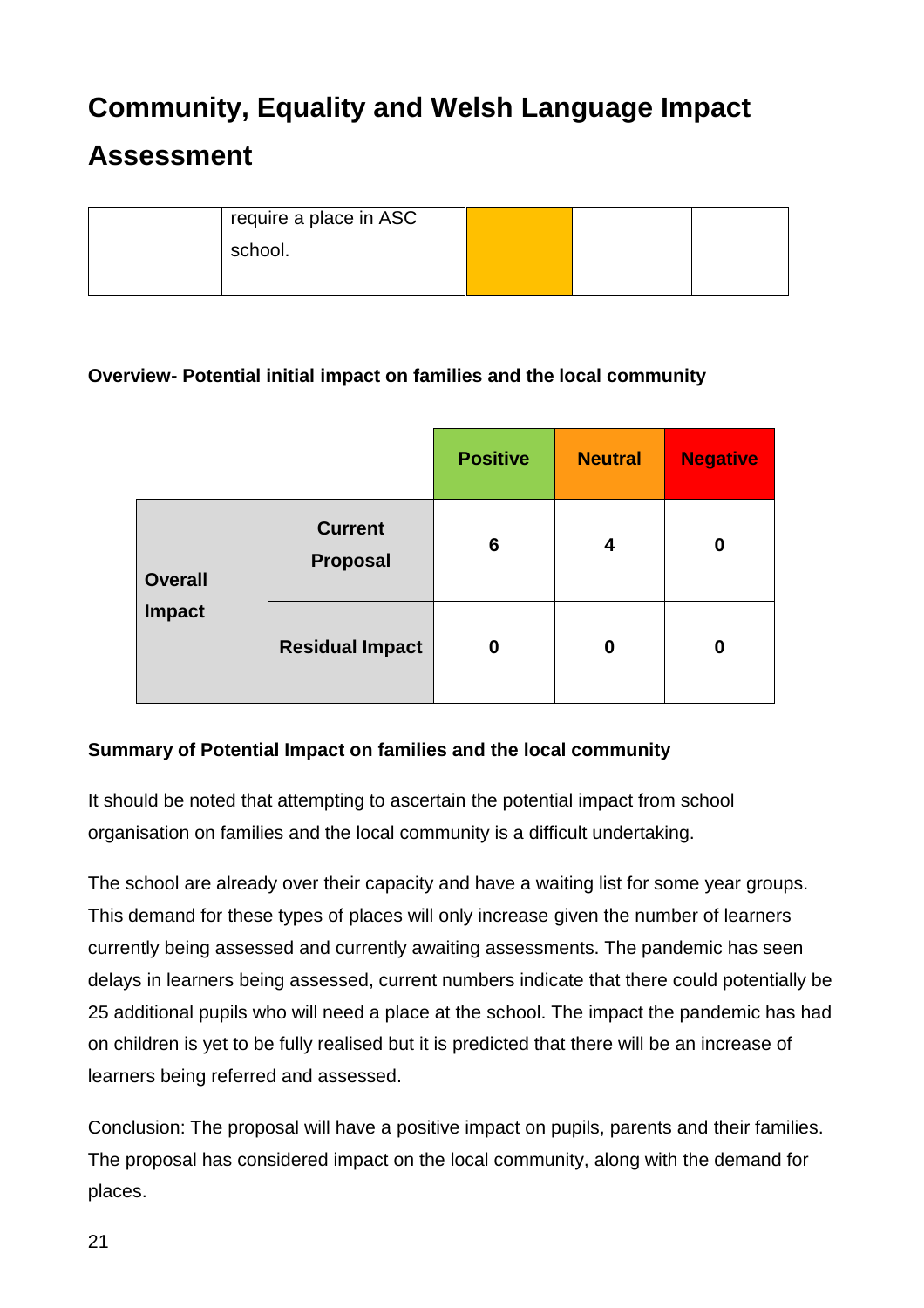The proposal could see a new community facility added to the options for the community of Denbigh.

Throughout the consultation period if there are any justified impacts noted the impact assessment will be reviewed and measures will be considered so that any impact is minimised.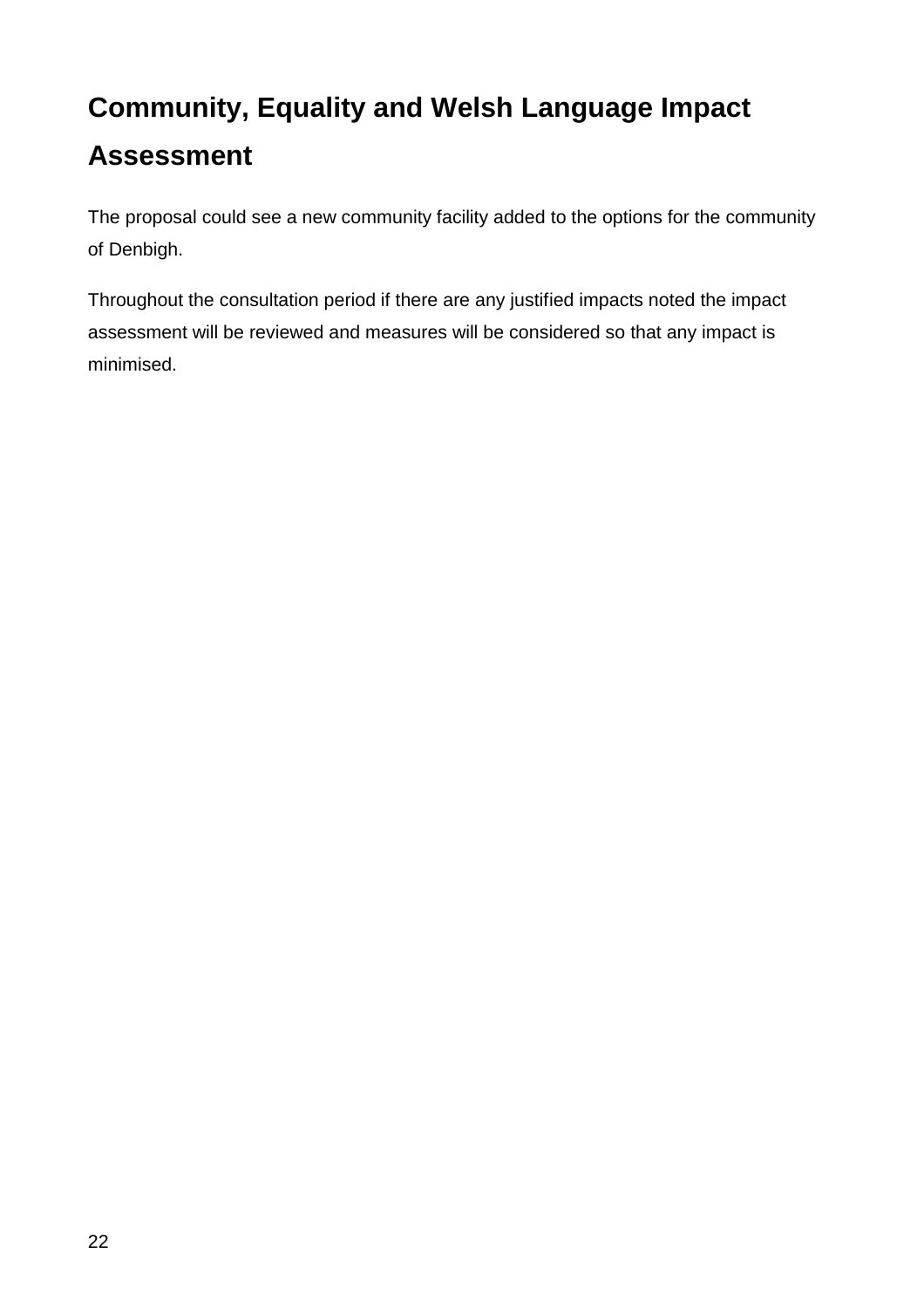### <span id="page-22-0"></span>**Appendix A**

#### **New build- Ysgol Plas Brondyffryn:**

#### **Well-being Impact Assessment Report**

This report summarises the likely impact of the proposal on the social, economic, environmental and cultural well-being of Denbighshire, Wales and the world.

#### **Assessment Number:** 860

#### **Brief description:**

The impact of bringing Ysgol Plas Brondyffryn together on one site in a new purpose built building in Denbigh. The school is currently over 3 sites in the town.

#### **Date Completed:**

22/04/2022 11:03:24 Version: 2

Education & Children Services

#### **Localities affected by the proposal:**

Denbigh,

#### **Who will be affected by the proposal?**

Staff and pupils at the school

#### **Was this impact assessment completed as a group?**

No

#### **Summary and Conclusion**

Before we look in detail at the contribution and impact of the proposal, it is important to consider how the proposal is applying the sustainable development principle. This means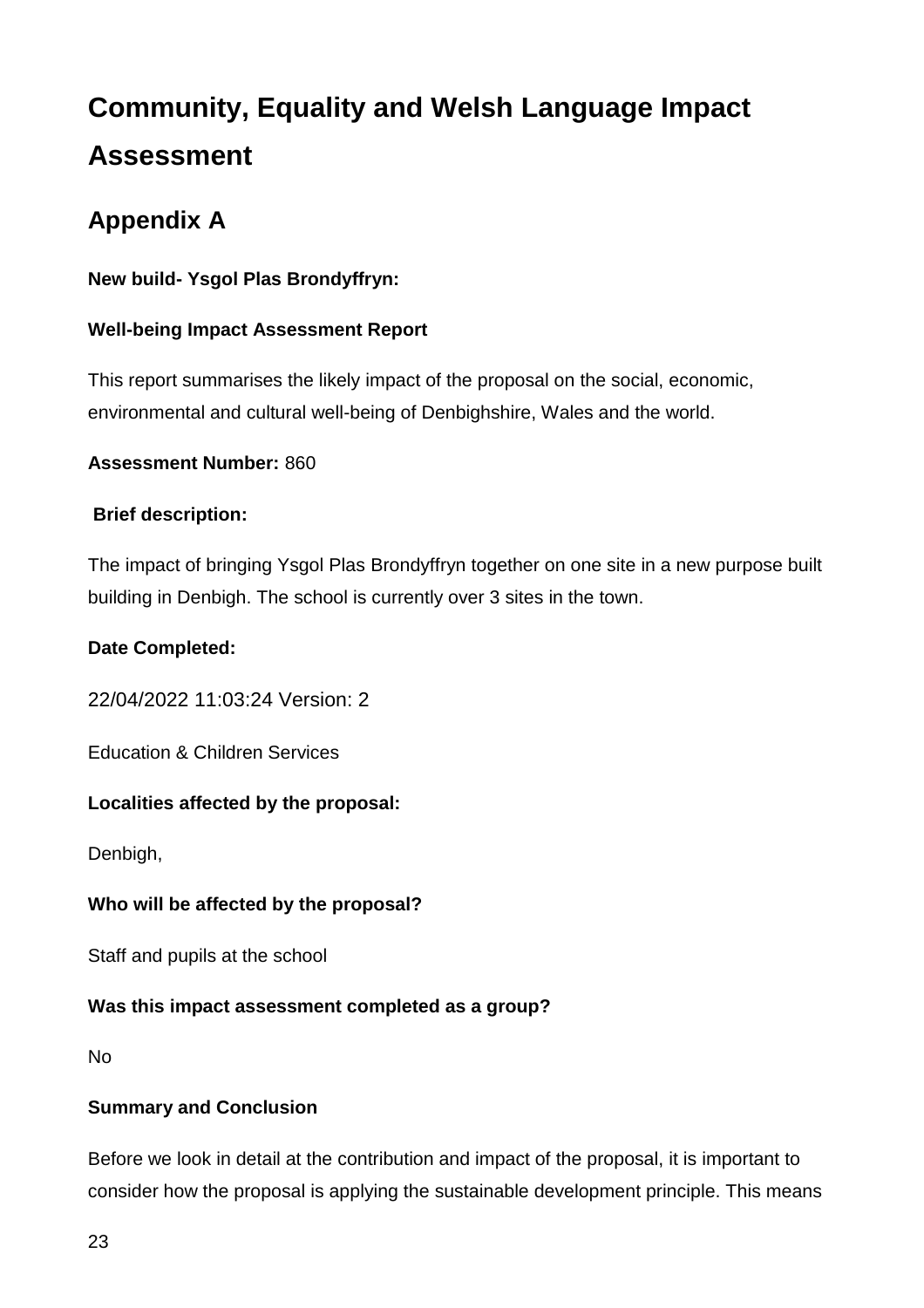that we must act "in a manner which seeks to ensure that the needs of the present are met without compromising the ability of future generations to meet their own needs."

#### **Score for the sustainability of the approach**

#### **3 out of 4 stars**

**Actual score : 28 / 36.**

#### **Summary for each Sustainable Development principle**

#### **Long term**

A new building for Ysgol Plan Brondyffryn will see its capacity increase by approx 100 places and will give the school an opportunity to design the school how they want to and ensure flexibility for the future in terms of the curriculum delivery and pupil numbers. It will bring all staff and pupils onto one site in a purpose build school fit for 21st Century learning. This proposal does not include the residential provision Gerddi Glasfryn.

#### **Prevention**

The increase in places at the school is needed- currently there is waiting list for the school and this September they Year 7 pupils were unable to move to the secondary due to lack of room and have and to remain in the primary site. As the proposal develops the impact of the build on the environment and on energy use moving forward will be considered.

#### **Integration**

We need to increase the capacity at the school significantly as demand increases for pupil places of this nature. If we do not local pupils will have to travel into other Local Authority areas to access these places or stay in unsuitable schools that cannot cater for their needs. By building a brand new build nearby to the current school- delivery on all current sites will not be disrupted.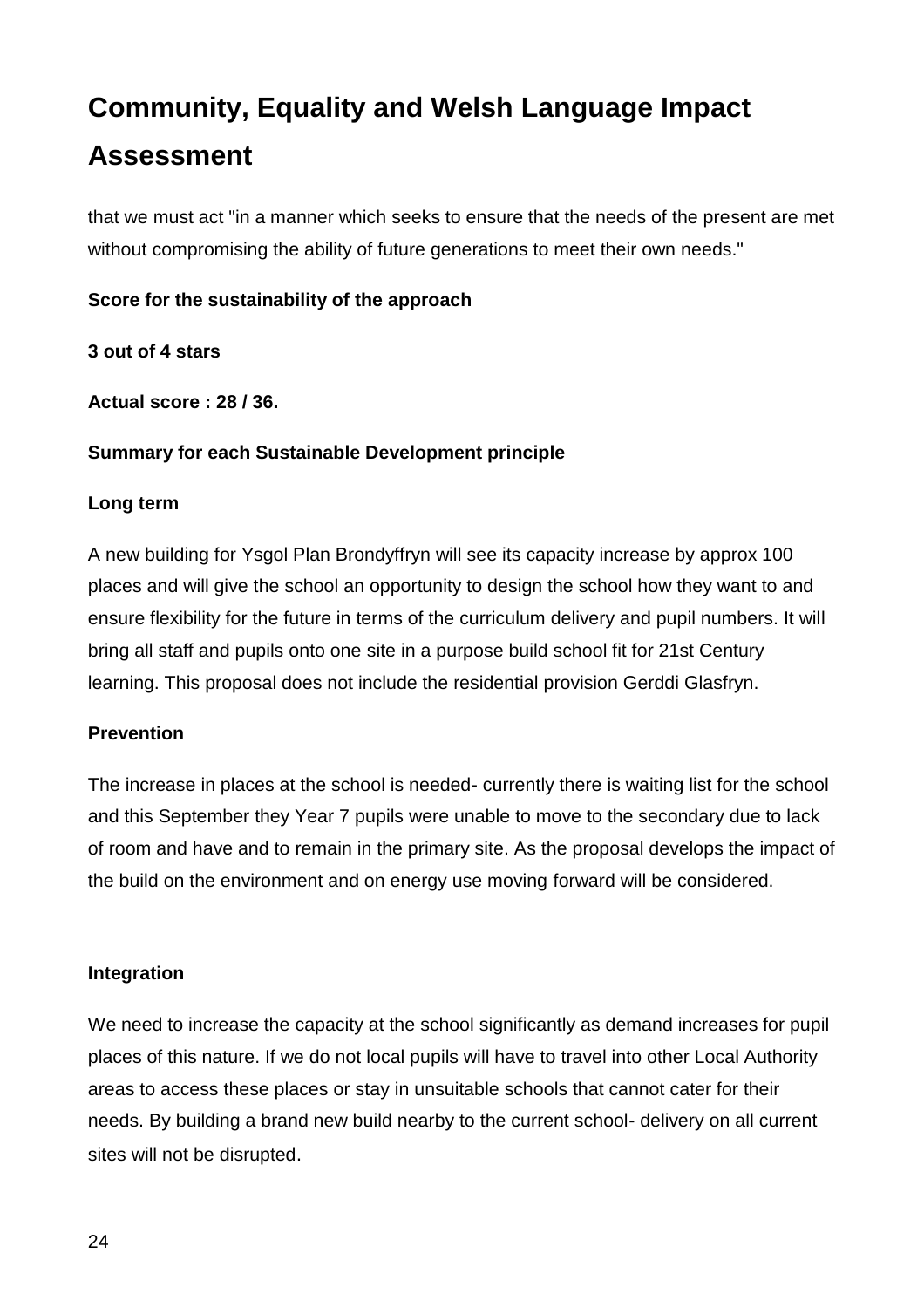#### **Collaboration**

We are already engaging with the school at a management level- with the senior staff and governors.

#### **Involvement**

As mentioned we are already engaging with the school and as we move forward parts, carers and pupils will be consulted in what they would like to see in the new school. As the project develops pre planning consultation will be undertaken with local residents.

#### **Summary of impact**

#### **Well-being Goals Overall Impact:**

- A prosperous Denbighshire- Positive
- A resilient Denbighshire -Positive
- A healthier Denbighshire- Positive
- A more equal Denbighshire- Positive
- A Denbighshire of cohesive communities- Positive
- A Denbighshire of vibrant culture and thriving Welsh language- Neutral
- A globally responsible Denbighshire- Positive

#### **Main conclusions**

The project to bring together Ysgol Plas Brondyffryn on one site in a brand new building links with the Corporate priority of Young People and will enhance pupils learning. All the well being goals have positive impacts except one which is neutral. As the business case for the proposal develop there will be a requirement for an on-going assessment process to ensure that potential impacts are appropriately addressed- i.e. if we need to undertake bat surveys for example.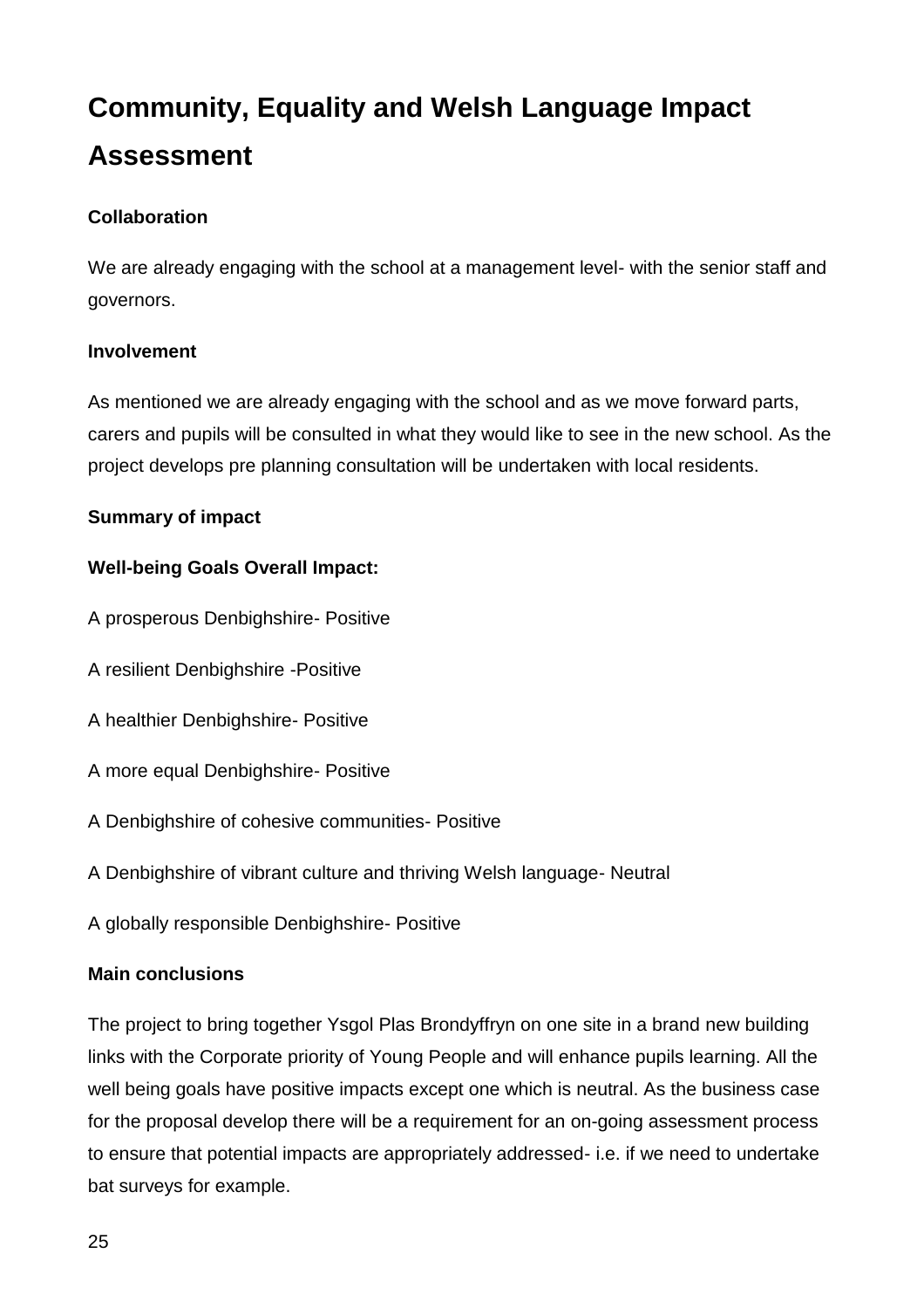The build itself will help the local economy and will have a strong emphasise on community benefits.

Once the school is completed the pupils and staff will have a modern purpose built facility that will match their needs and allow more pupils to access this type of school in the locality. The transition process for pupils will be managed in partnership with the school and staff and will be planned for in a detailed manner as will the decant of each site.

#### **The likely impact on Denbighshire, Wales and the world.**

#### **A prosperous Denbighshire**

#### **Overall Impact**

Positive

#### **Justification for impact**

The new build will bring all pupils of the school together on one site with improved facilities and outdoor areas. The project will also increase the schools current capacity- the school is currently over its capacity and demand for places continues to increase.

#### **Further actions required**

Work closely with the appointed contractor on how we can reduce any carbon emissions during the build stage.

#### **Positive impacts identified:**

#### **A low carbon society**

Reduce the carbon footprint of the school as 3 buildings will be vacated and the new building will employ new technologies.

#### **Quality communications, infrastructure and transport**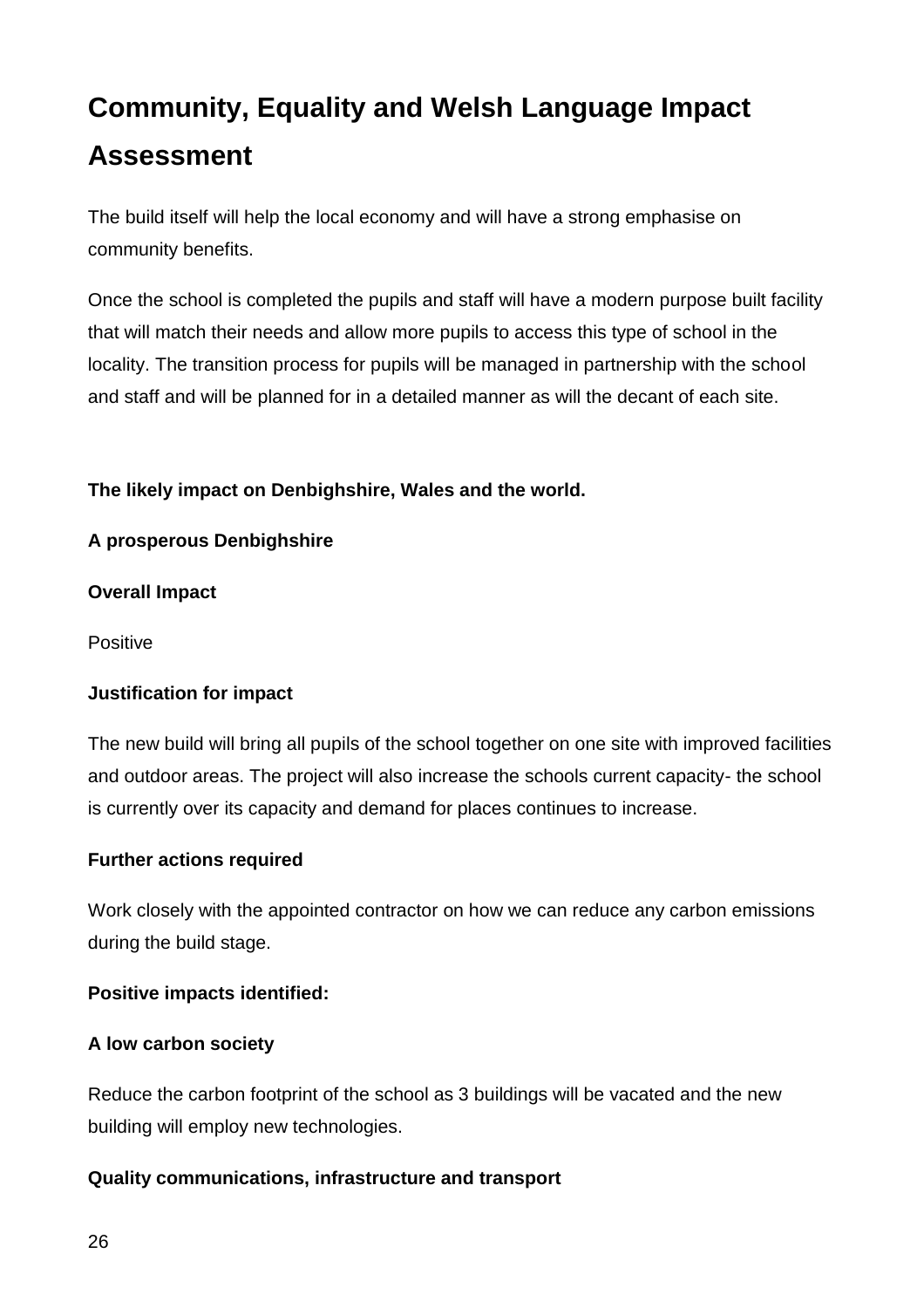Utilise existing transport links. New build will have new ICT infrastructure which will improve the ICT delivery at the school.

#### **Economic development**

Building phase of the project will have Community benefits and use of local labour, apprentices etc.

#### **Quality skills for the long term**

The schools new facilities could provide pupils with opportunities to develop practical life and work skills- for example an operational cafe.

#### **Quality jobs for the long term**

The new provision will secure and increase the number of jobs at the school. Better facilities will also increase staff morale and improve staff retention.

#### **Childcare**

The new school will increase the amount of places available at this special school for pupils with Autistic Spectrum Condition.

#### **Negative impacts identified:**

#### **A low carbon society**

The construction of the new build will create carbon emissions.

#### **Quality communications, infrastructure and transport**

N/A

#### **Economic development**

N/A

#### **Quality skills for the long term**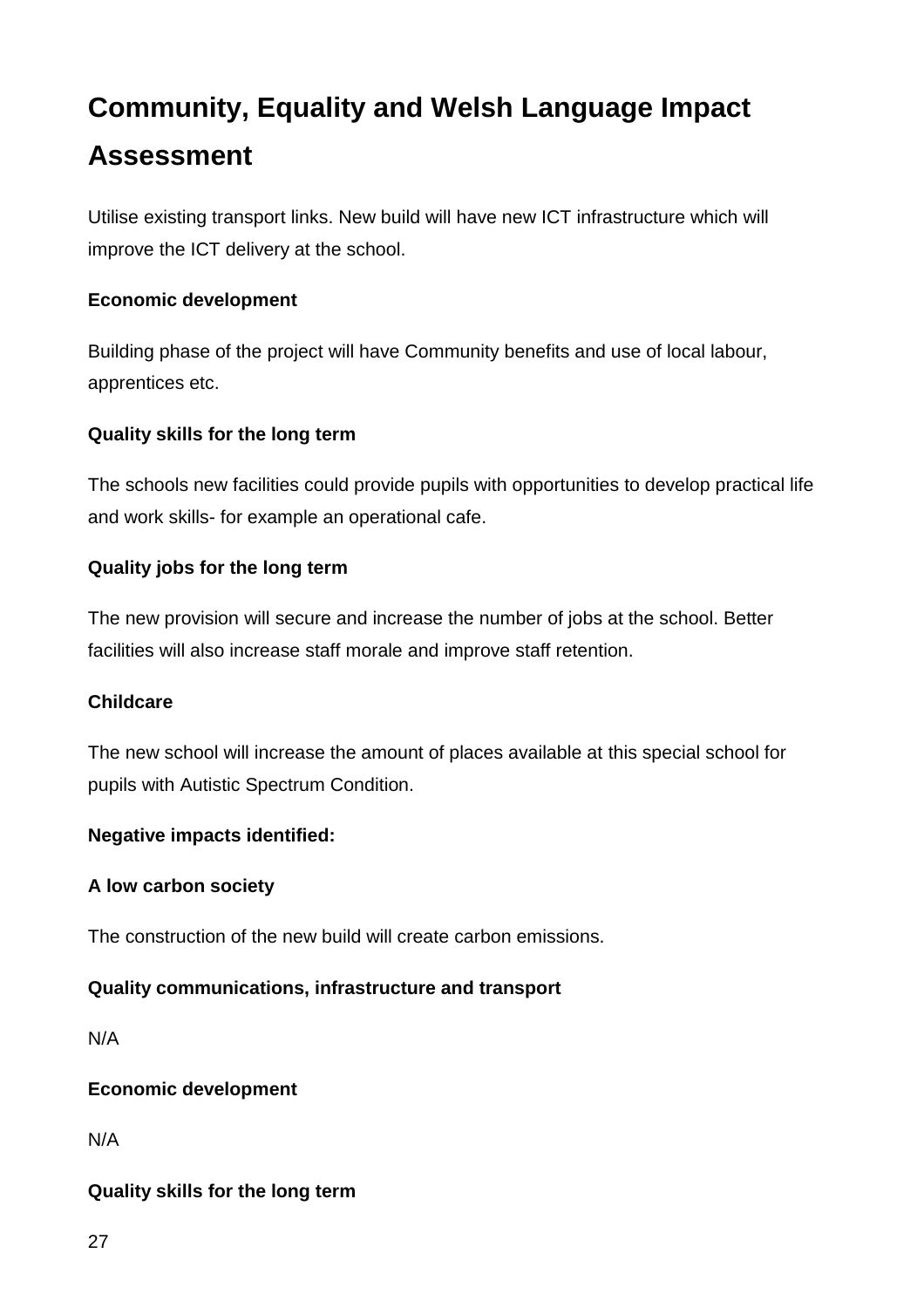N/A

**Quality jobs for the long term**

N/A

#### **Childcare**

N/A

#### **A resilient Denbighshire**

#### **Overall Impact**

Positive

#### **Justification for impact**

The site of the new building will be on an existing playing field and therefore we do not see a major disruption to the eco system. As described above any issues will be mitigated for in the relevant manner.

#### **Further actions required**

Waste management plan will be requirement of the procurement process.

#### **Positive impacts identified:**

#### **Biodiversity and the natural environment**

The project will ensure all relevant biodiversity studies are undertaken and any mitigation actions followed.

#### **Biodiversity in the built environment**

If required new habitat areas would be developed within the school grounds.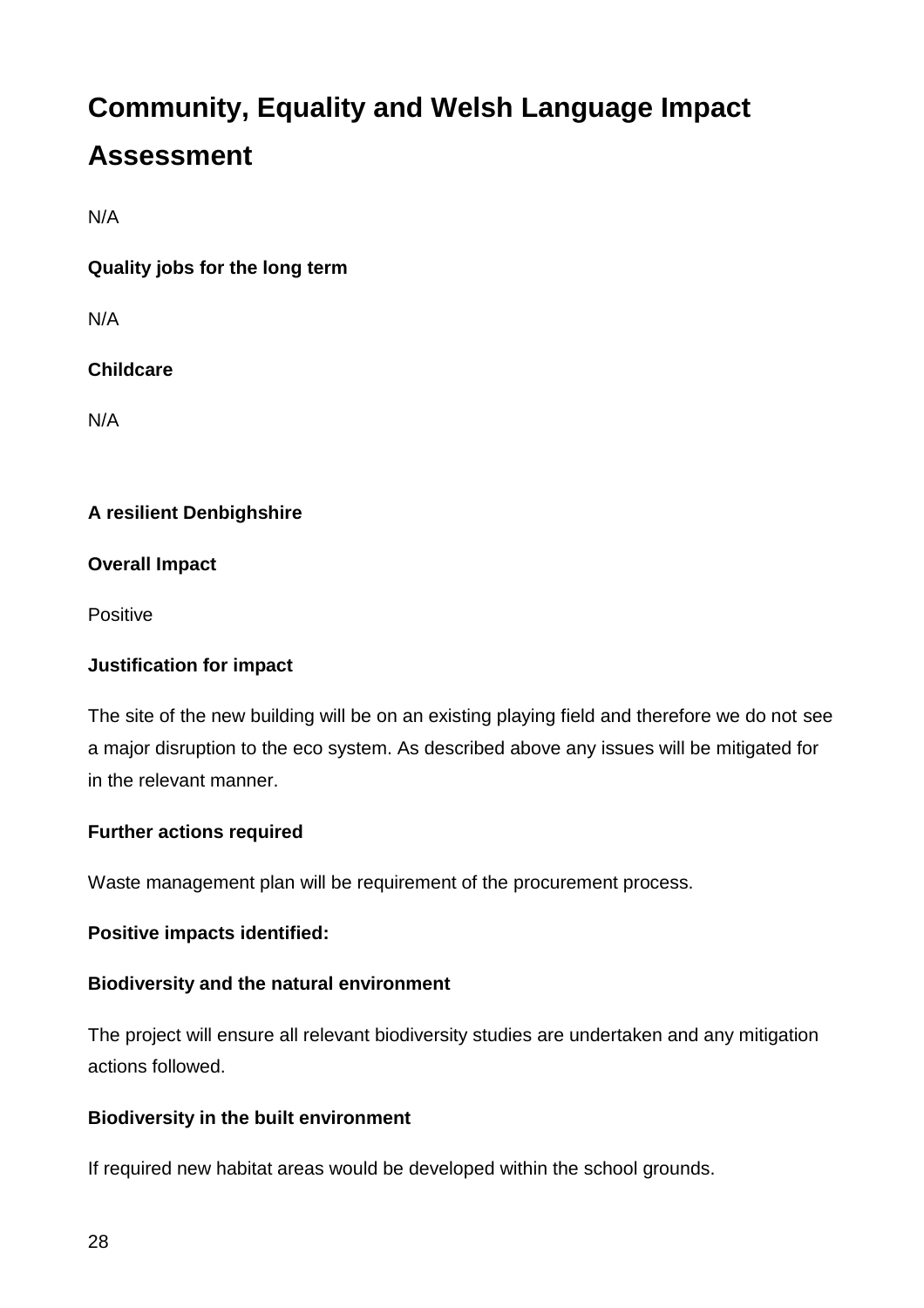#### **Reducing waste, reusing and recycling**

Appointed contractor will have a waste management plan.

#### **Reduced energy/fuel consumption**

The new building will be designed to minimise energy costs. Consideration will be made on how the transportation of materials will be delivered to the site, sourcing locally where possible to reduce emissions.

#### **People's awareness of the environment and biodiversity**

Scope during the construction phase to involve the local community and the school.

#### **Flood risk management**

The issue of flooding will be examined during the design and planning stages.

#### **Negative impacts identified:**

#### **Biodiversity and the natural environment**

N/A

#### **Biodiversity in the built environment**

N/A

#### **Reducing waste, reusing and recycling**

N/A

#### **Reduced energy/fuel consumption**

N/A

#### **People's awareness of the environment and biodiversity**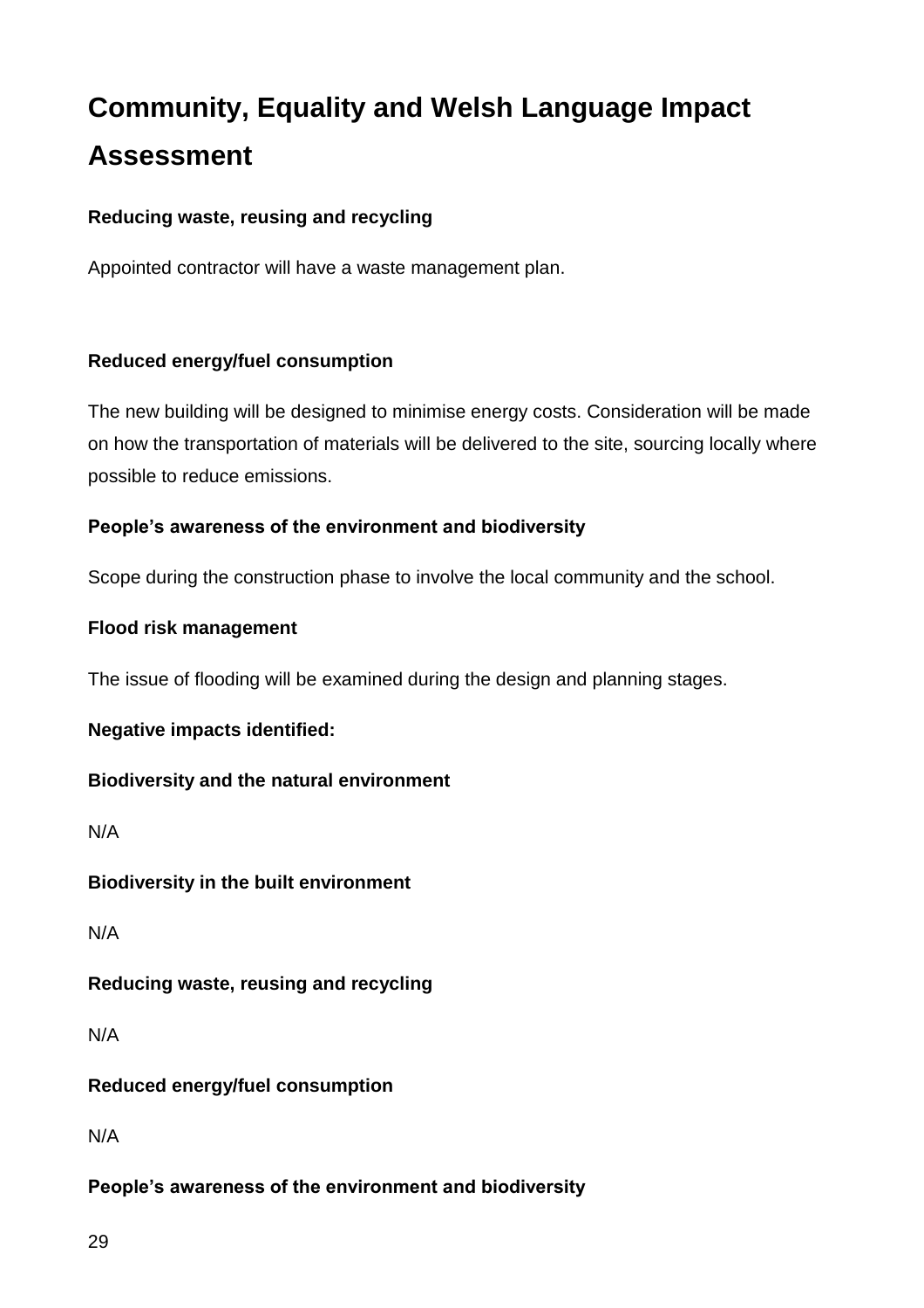N/A

**Flood risk management**

N/A

#### **A healthier Denbighshire**

#### **Overall Impact**

Positive

#### **Justification for impact**

Improved facilities for the school will assist in pupil and staff overall emotional and mental wellbeing.

The building will be fit for purpose and will be flexible enough to adapt when it needs to.

#### **Further actions required**

Ensure all residents are informed and kept up to date in regards to build progress by the contractor.

Work with staff and pupils will be undertaken at an early stage in terms of getting used to the new building- visits will be arranged with the contractor and the school especially as the move in date approaches.

#### **Positive impacts identified:**

### **A social and physical environment that encourage and support health and wellbeing**

Improved facilities and learning environment will improve staff, pupil and community morale.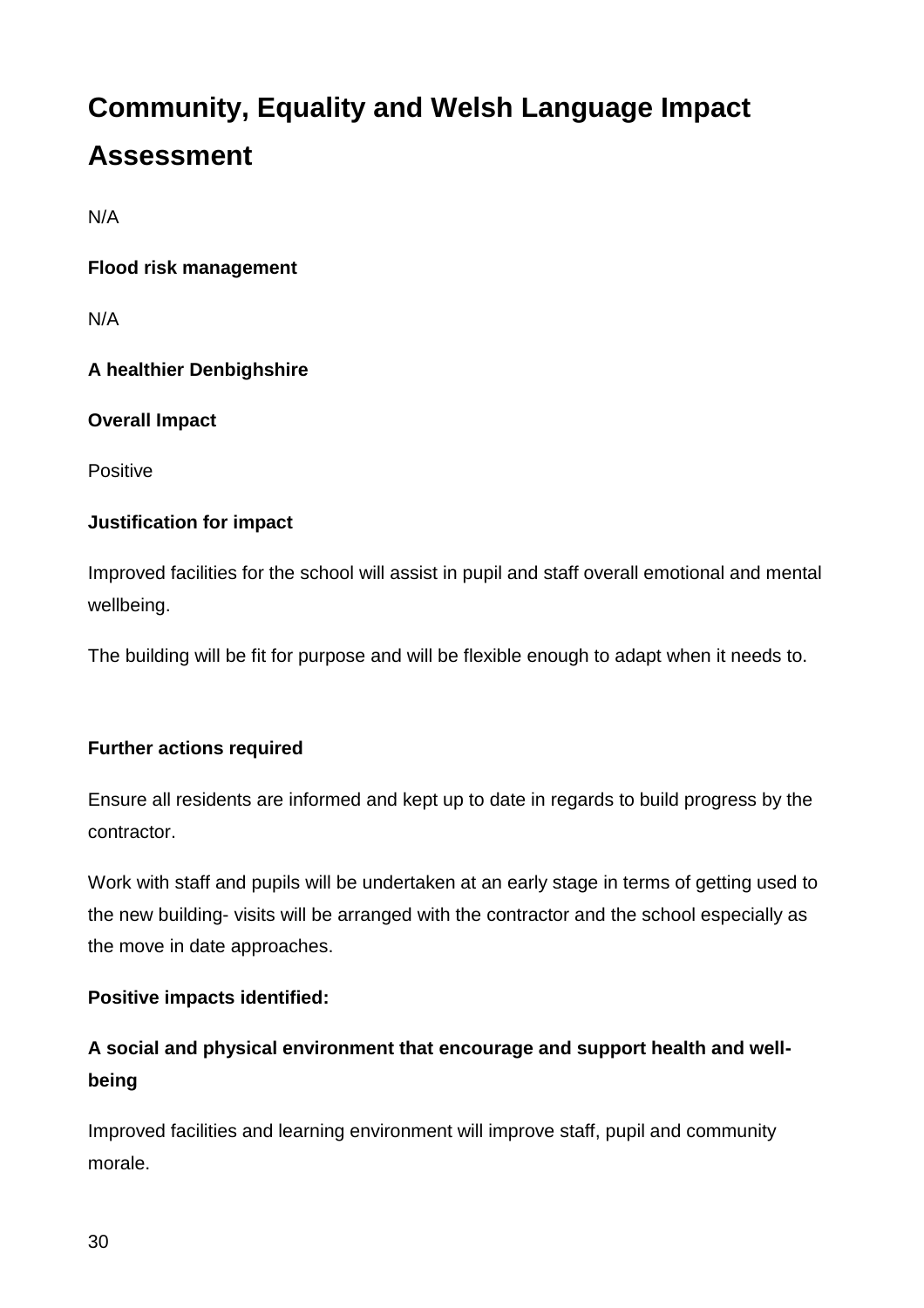#### **Access to good quality, healthy food**

The school will have a dedicated dining area for all pupils.

#### **People's emotional and mental well-being**

Improved external areas for play. All pupils on one site- no transition when pupils move from the primary to the secondary section of the school and any siblings at the school would be at the same site at all times.

#### **Access to healthcare**

N/A

#### **Participation in leisure opportunities**

Improved access to outdoor areas as well as improved external areas overall with more space and play equipment.

#### **Negative impacts identified:**

**A social and physical environment that encourage and support health and wellbeing**

N/A

#### **Access to good quality, healthy food**

N/A

#### **People's emotional and mental well-being**

Disruption for residents living near the site during the construction of the new build. The change in surroundings for the pupils when they move into the new building.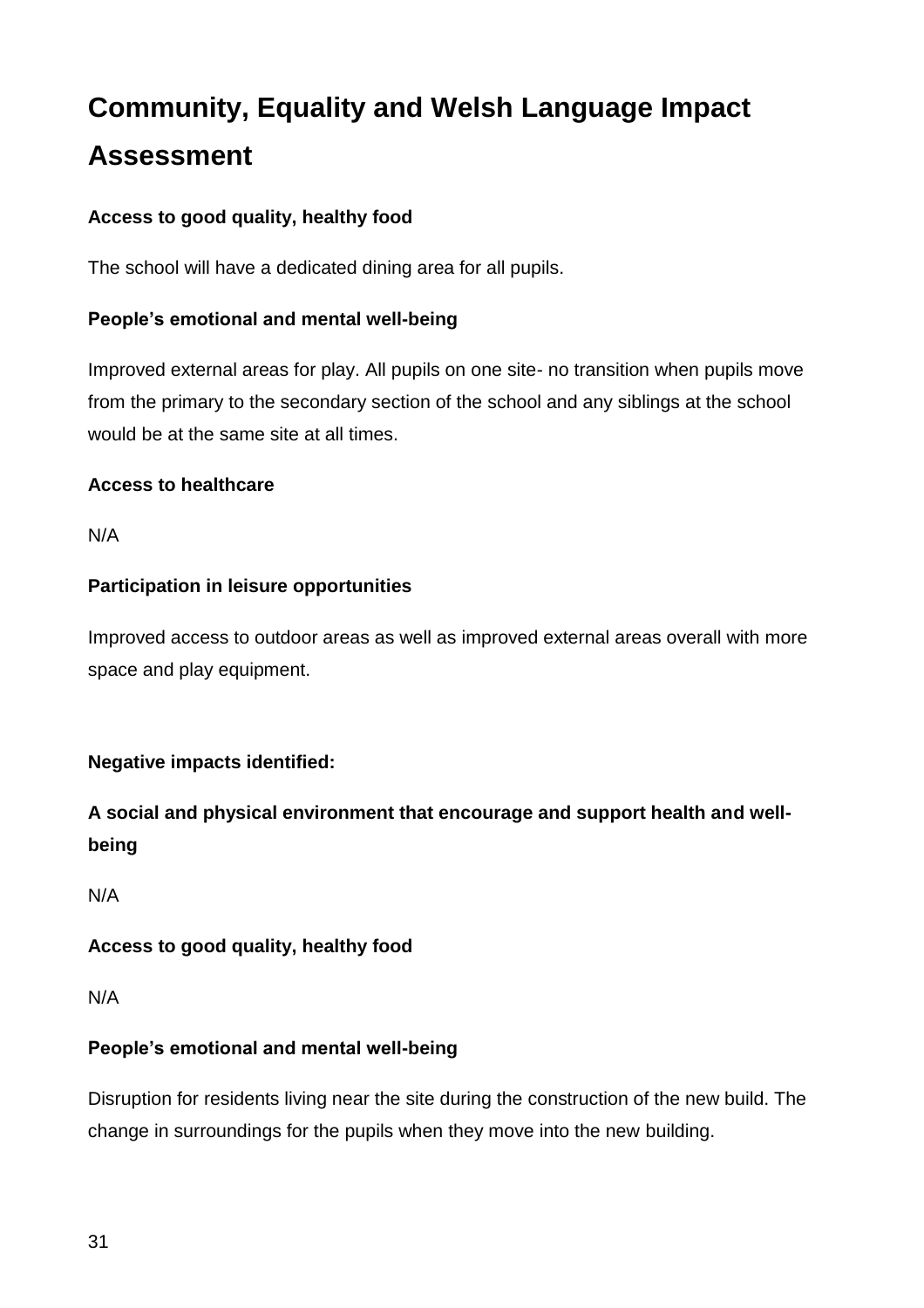#### **Access to healthcare**

N/A

#### **Participation in leisure opportunities**

N/A

#### **A more equal Denbighshire**

**Overall Impact**

Positive

#### **Justification for impact**

The project will provide facilities that will support better teaching and an improved learning environment.

#### **Further actions required**

None

**Positive impacts identified:**

**Improving the well-being of people with protected characteristics. The nine protected characteristics are: age; disability; gender reassignment; marriage or civil partnership; pregnancy and maternity; race; religion or belief; sex; and sexual orientation**

Improve access to education for those pupils with Autism Spectrum Condition.

#### **People who suffer discrimination or disadvantage**

Improve access to education for those pupils with Autism Spectrum Condition.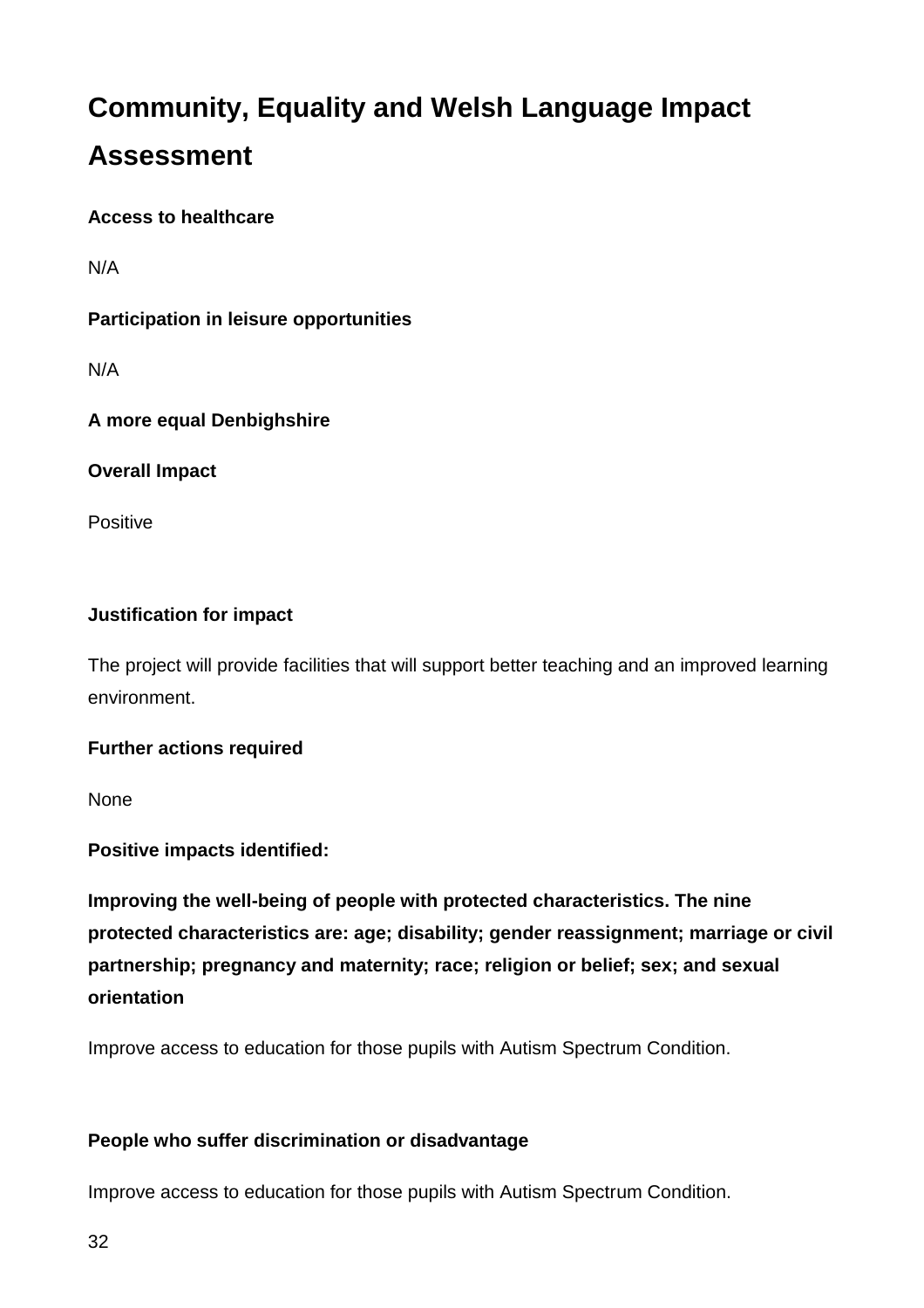#### **People affected by socio-economic disadvantage and unequal outcomes**

N/A

#### **Areas affected by socio-economic disadvantage**

Pupils with ASC will have first class facilities to develop life and work skills.

**Negative impacts identified:**

**Improving the well-being of people with protected characteristics. The nine protected characteristics are: age; disability; gender reassignment; marriage or civil partnership; pregnancy and maternity; race; religion or belief; sex; and sexual orientation**

N/A

#### **People who suffer discrimination or disadvantage**

N/A

#### **People affected by socio-economic disadvantage and unequal outcomes**

N/A

#### **Areas affected by socio-economic disadvantage**

N/A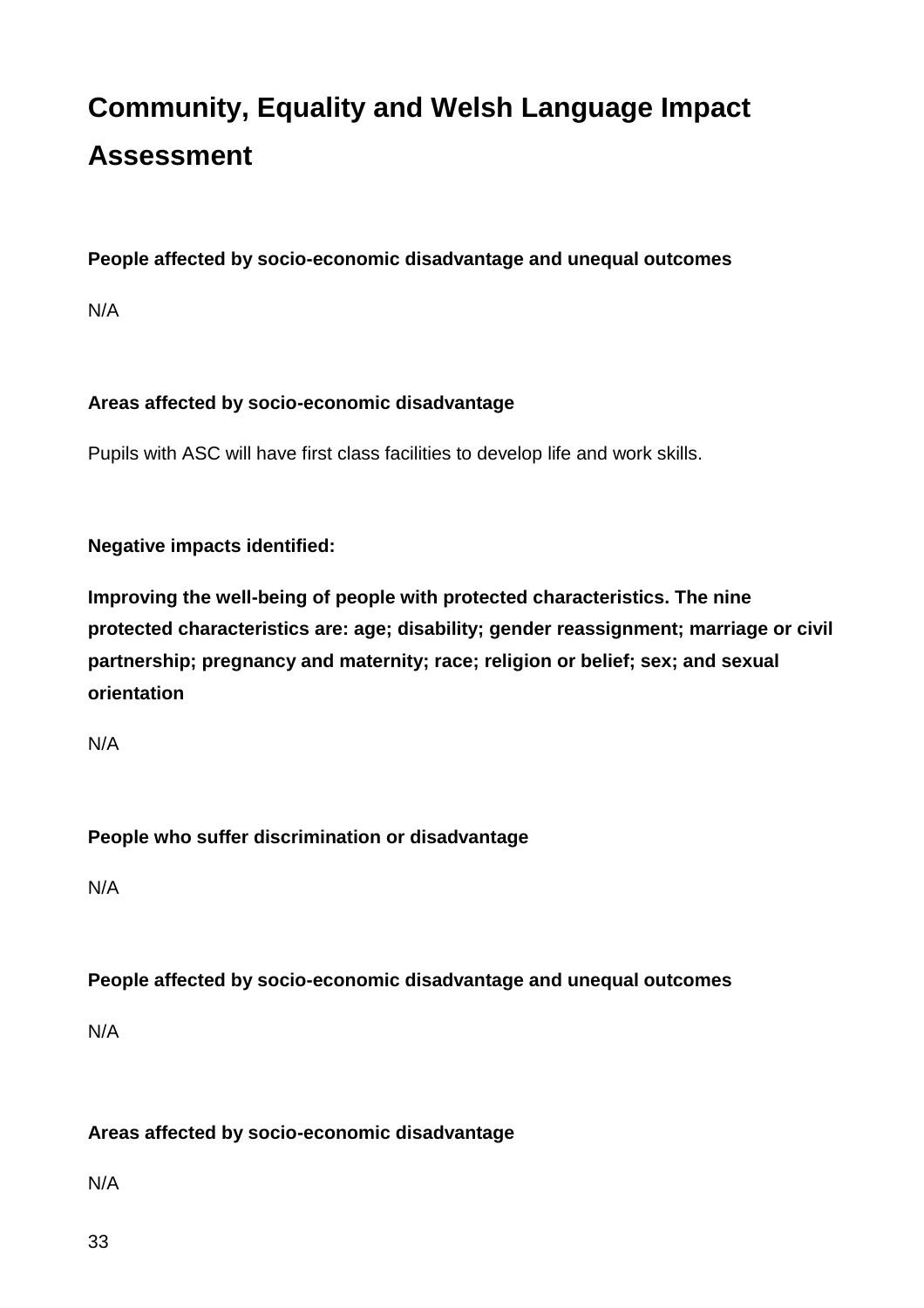**A Denbighshire of cohesive communities**

#### **Overall Impact**

**Positive** 

#### **Justification for impact**

The proposal would bring the school community of Ysgol Plas Brondyffryn together in a brand new purpose built facility. The school already link in with Ysgol Tir Morfa and these links will be strengthened as facilities could also be accessed by these pupils. Facilities could also be offered out to community use where appropriate.

#### **Further actions required**

Keep residents informed of when any particular noisy works are to take place.

#### **Positive impacts identified:**

#### **Safe communities and individuals**

All pupils will be educated at one site rather than 3 separate sites which is how the school currently operates.

Safeguarding will be considered during the design stage to ensure clear demarcation between the public and private zones both within the new building itself and the overall site.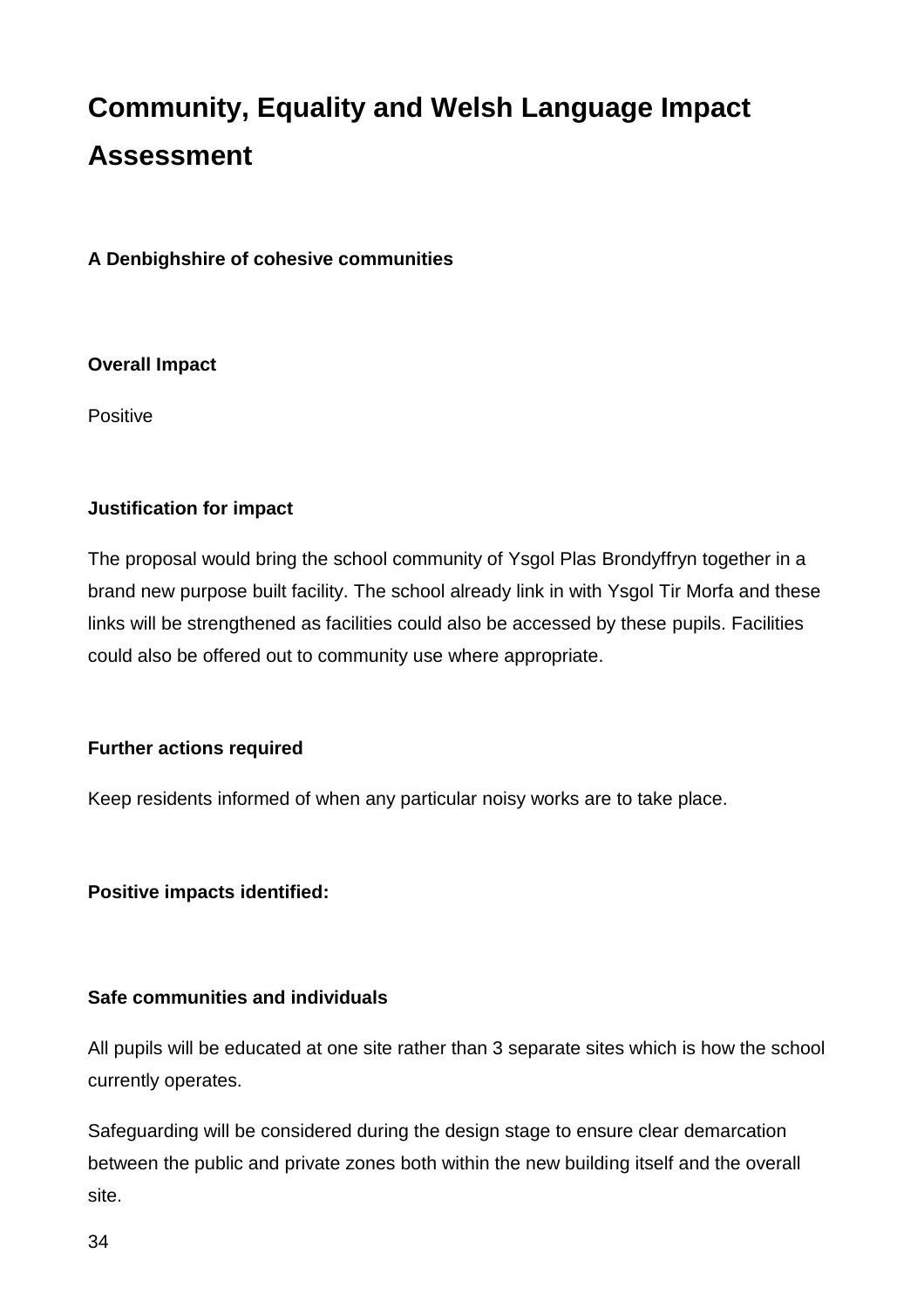The new building will be designed to ensure pupil and staff safety.

#### **Community participation and resilience**

Pre-planning consultation events will be held with the community so they can view the plans and ask any questions they may have.

The facilities could include a cafe and more vocational opportunities that pupils from our other special school in Denbighshire Ysgol Tir Morfa can also utilise especially in the post 16 provision.

#### **The attractiveness of the area**

The design of the new build will look to enhance the area.

#### **Connected communities**

The new build will increase the capacity of the school which will ensure Denbighshire pupils will not need to go out of County to access this type of provision.

#### **Rural resilience**

N/A

**Negative impacts identified:**

#### **Safe communities and individuals**

N/A

#### **Community participation and resilience**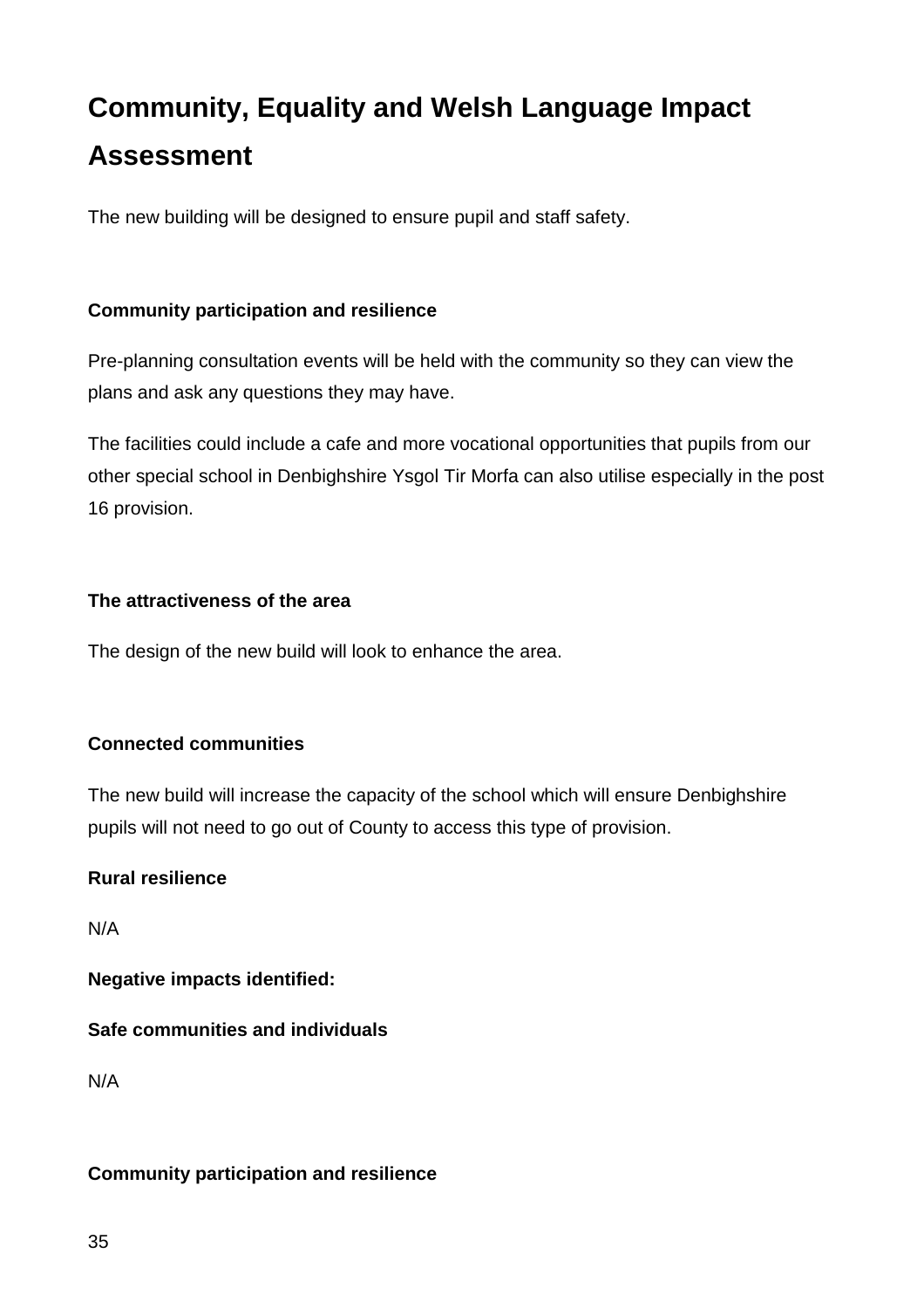N/A

#### **The attractiveness of the area**

Noise and disruption through the build process.

#### **Connected communities**

N/A

**Rural resilience**

N/A

#### **A Denbighshire of vibrant culture and thriving Welsh language**

**Overall Impact**

**Neutral** 

#### **Justification for impact**

The majority of the children that attend are from English speaking homes and Welsh is taught as a second language, however education can be provided through the medium of Welsh if requested by the family. It will be important for the contractor to ensure all communications to residents are bilingual.

#### **Further actions required**

None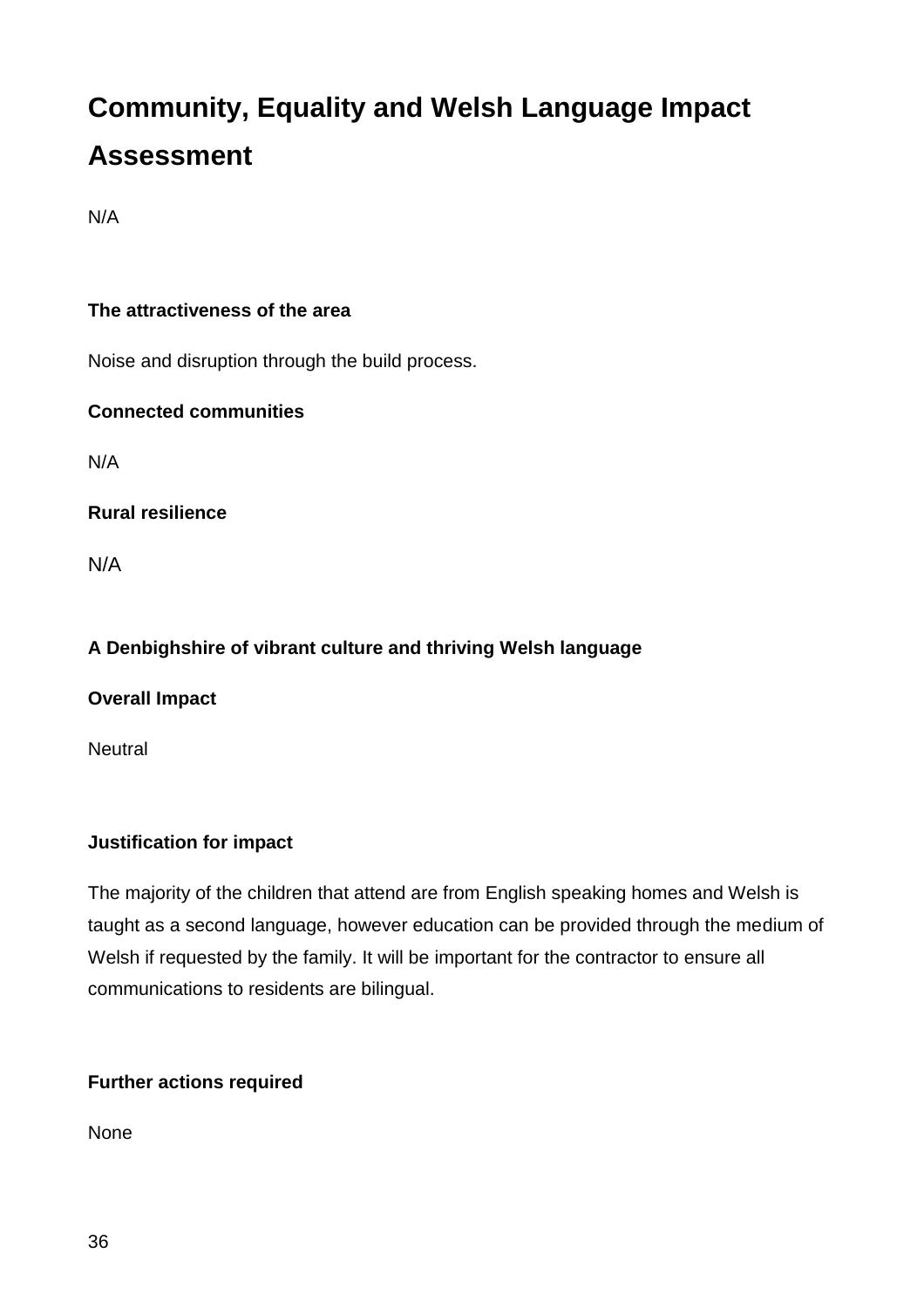**Positive impacts identified:**

#### **People using Welsh**

Insisting the contractors use bilingual signs and newsletters when communicating to the public.

#### **Promoting the Welsh language**

N/A

#### **Culture and heritage**

The new facility could be used for community events and social activities linked to the Welsh culture.

**Negative impacts identified:**

**People using Welsh**

N/A

#### **Promoting the Welsh language**

N/A

#### **Culture and heritage**

N/A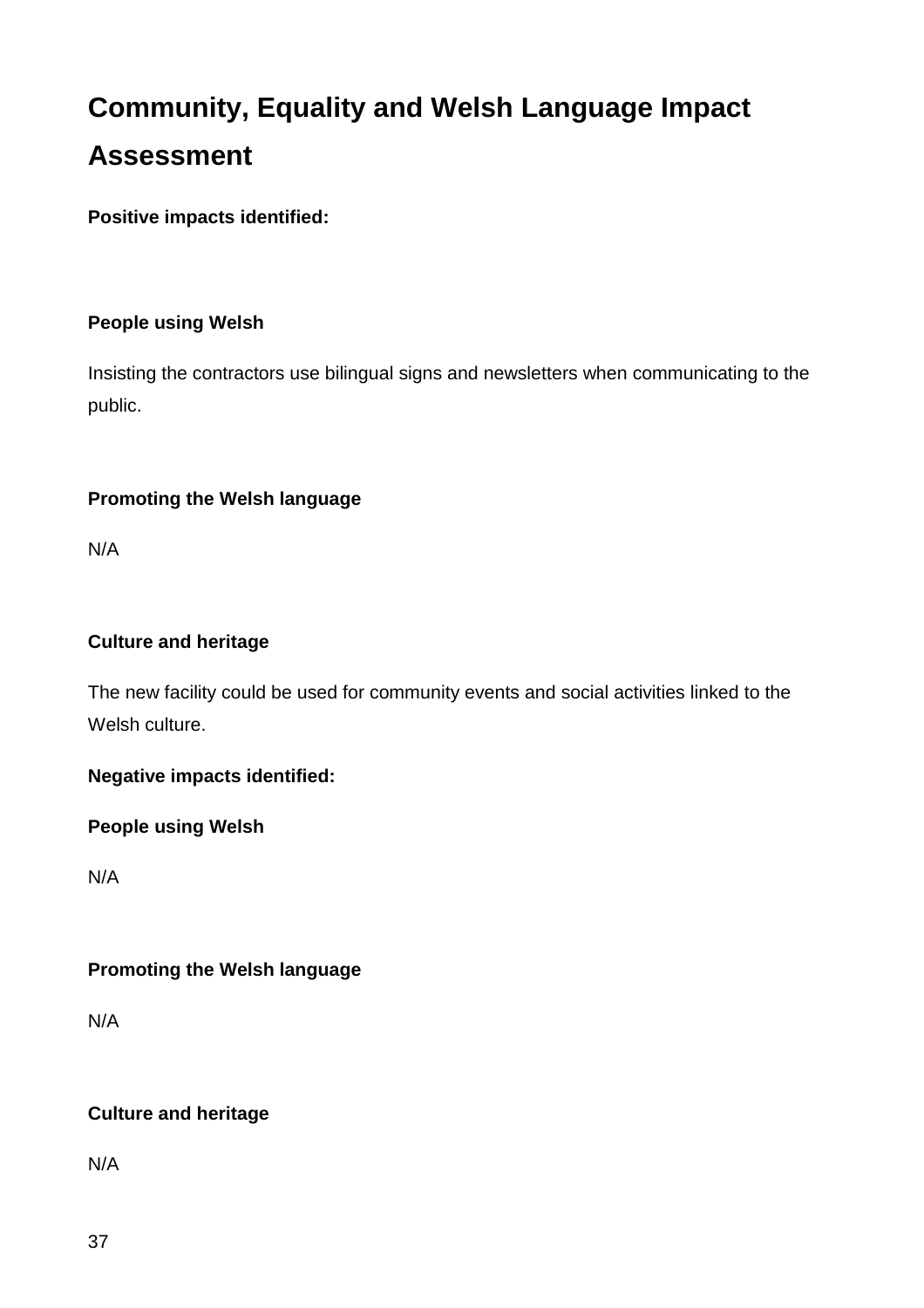#### **A globally responsible Denbighshire**

#### **Overall Impact**

Positive

#### **Justification for impact**

Overall the impact will be positive through encouraging the use of local supply chains.

#### **Further actions required**

As the proposal develops further the impact of the works on carbon emissions will be more apparent and it possible mitigation actions will be put in place. We will work closely with the contractor in designing an energy efficient building as we can within the budget.

#### **Positive impacts identified:**

#### **Local, national, international supply chains**

The procurement option for the project will allow access to local contractors.

Community Benefits will be evaluated at tender stage and monitored throughout the project.

#### **Human rights**

Ensure the contractor is a 'Considerate Contractor'.

#### **Broader service provision in the local area or the region**